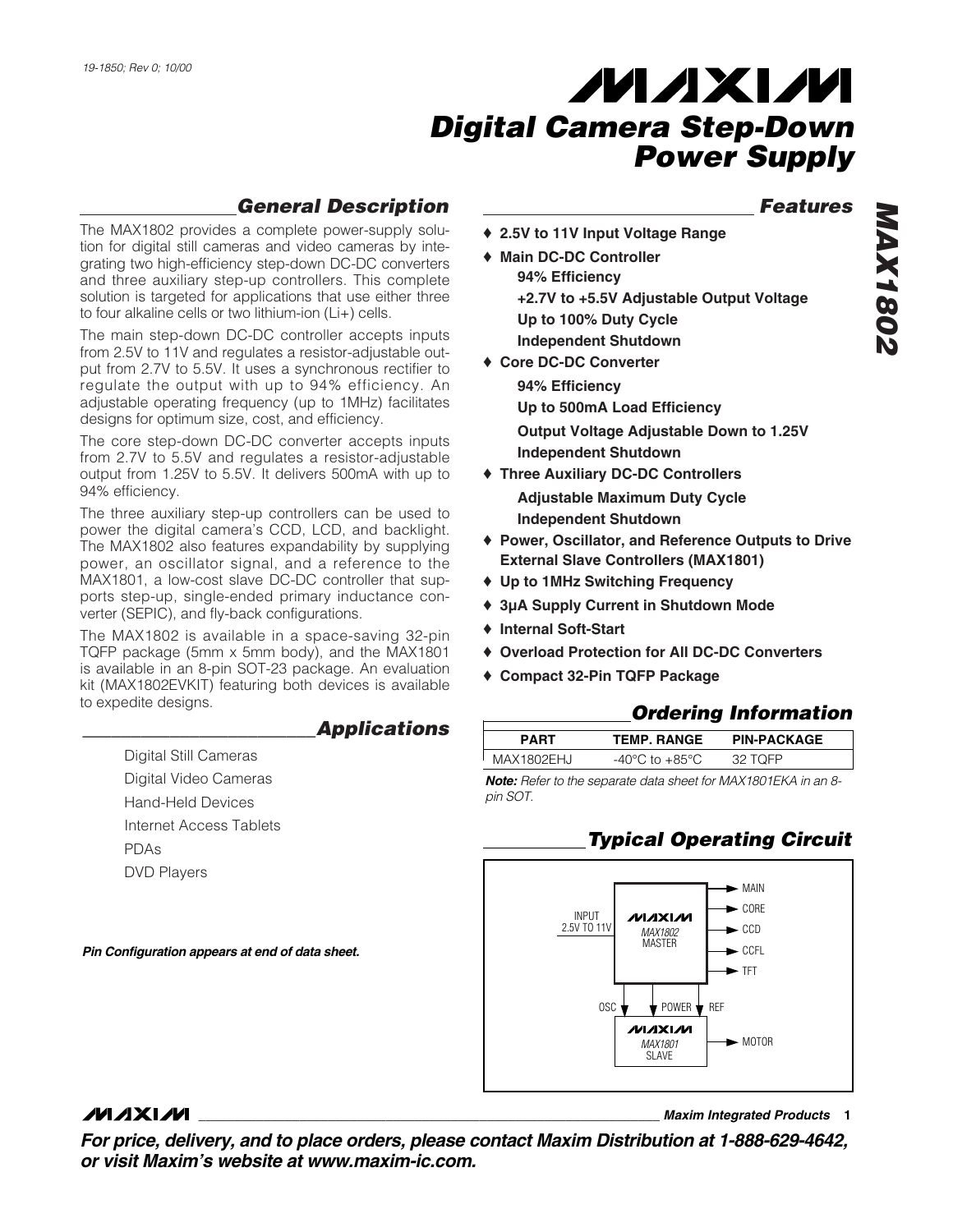### **ABSOLUTE MAXIMUM RATINGS**

| VL, ONC, ON1, FB_, DCON_ to GND -0.3V to +6V      |  |
|---------------------------------------------------|--|
| VDDC, REF, OSC, COMP_ to GND -0.3V to (VL + 0.3V) |  |
|                                                   |  |
|                                                   |  |

DL1, DL2, DL3, LXC to PGND ................-0.3V to (VDDC + 0.3V) Continuous Power Dissipation  $(T_A = +70^{\circ}C)$ 32-Pin TQFP (derate 11.1mW/°C above +70°C)........889mW Operating Temperature Range ...........................-40°C to +85°C Junction Temperature......................................................+150°C Storage Temperature Range. ............................-65°C to +150°C Lead Temperature (soldering, 10s) .................................+300°C

*Stresses beyond those listed under "Absolute Maximum Ratings" may cause permanent damage to the device. These are stress ratings only, and functional operation of the device at these or any other conditions beyond those indicated in the operational sections of the specifications is not implied. Exposure to absolute maximum rating conditions for extended periods may affect device reliability.*

### **ELECTRICAL CHARACTERISTICS**

(Circuit of Figure 1,  $V_{VDDM} = 6V$ ,  $V_{VDDC} = 3V$ ,  $PGNDM = PGND = GND$ ,  $DCON1 = REF$ ,  $V_{ONM} = 3V$ ,  $V_{ONC} = V_{ON1} = V_{DCON2} = 3V$ V<sub>DCON3</sub> = 0,  $T_A = 0^\circ C$  to +85°C, unless otherwise noted. Typical values are at  $T_A = +25^\circ C$ .)

| <b>PARAMETER</b>                                    | <b>SYMBOL</b> | <b>CONDITIONS</b>                                                                                         | <b>MIN</b> | <b>TYP</b> | <b>MAX</b>     | <b>UNITS</b> |
|-----------------------------------------------------|---------------|-----------------------------------------------------------------------------------------------------------|------------|------------|----------------|--------------|
| <b>GENERAL</b>                                      |               |                                                                                                           |            |            |                |              |
| Input Voltage Range                                 | $V_{IN}$      |                                                                                                           | 2.5        |            | 11             | $\vee$       |
| <b>SUPPLY CURRENT</b>                               |               |                                                                                                           |            |            |                |              |
| Shutdown Supply Current<br>(from VDDM and VDDC)     |               | $V_{ONM} = 0$                                                                                             |            | 3          | 20             | μA           |
| Main DC-DC Converter                                |               | $VFBM = 1.5V$ , $VVDDC = 0$                                                                               |            | 370        | 600            |              |
| Supply Current (from VDDM)                          |               | $VFBM = 1.5V$ , $VVDDC = 3V$                                                                              |            | 35         | 55             | μA           |
| Main DC-DC Converter<br>Supply Current (from VDDC)  |               | $V$ FRM = 1.5V, $V$ vDDC = 3V                                                                             |            | 270        | 450            | μA           |
| Main plus Core Supply Current<br>(from VDDC)        |               | $VFBM = VFBC = 1.5V$ , $VONC = 3V$                                                                        |            | 410        | 700            | μA           |
| Main plus Auxiliary 1<br>Supply Current (from VDDC) |               | $V$ FRM = $V$ FR1 = 1.5V, $V$ ON1 = 3V                                                                    |            | 470        | 750            | μA           |
| Main plus Auxiliary 2<br>Supply Current (from VDDC) |               | $V$ FRM = $V$ FR2 = 1.5V, $V$ DCON2 = 3V                                                                  |            | 470        | 750            | μA           |
| Main plus Auxiliary 3<br>Supply Current (from VDDC) |               | $VFBM = VFB3 = 1.5V$ , $VDCON3 = 3V$                                                                      |            | 470        | 750            | μA           |
| <b>Total Supply Current</b><br>(from VDDC)          |               | $V$ FRM = $V$ FRC = $V$ FR1 = $V$ FR2 = $V$ FR3 = 1.5V,<br>$V$ ONC = $V$ ON1 = $V$ DCON2 = $V$ DCON3 = 3V |            | 960        | 1700           | μA           |
| <b>VL REGULATOR</b>                                 |               |                                                                                                           |            |            |                |              |
| <b>VL Output Voltage</b>                            |               | $6V < VvDDM < 11V$ , 0.1mA $< I_{LOAD} < 10mA$                                                            | 2.83       | 3.00       | 3.12           | $\vee$       |
| <b>VL Supply Rejection</b>                          |               | $3.5V < VVDDM < 11V$ , $VVDDC = 0$                                                                        |            |            | 3              | %            |
| VL Undervoltage Lockout<br>Threshold                |               | VL rising, 40mV hysteresis                                                                                | 2.25       | 2.40       | 2.50           | $\vee$       |
| VL Switchover Voltage to<br><b>VDDC</b>             |               | VL rising, 100mV hysteresis                                                                               | 2.3        | 2.4        | 2.5            | $\vee$       |
| <b>VL to VDDC Switch Resistance</b>                 |               |                                                                                                           |            |            | $\overline{7}$ | Ω            |

**MAXIM**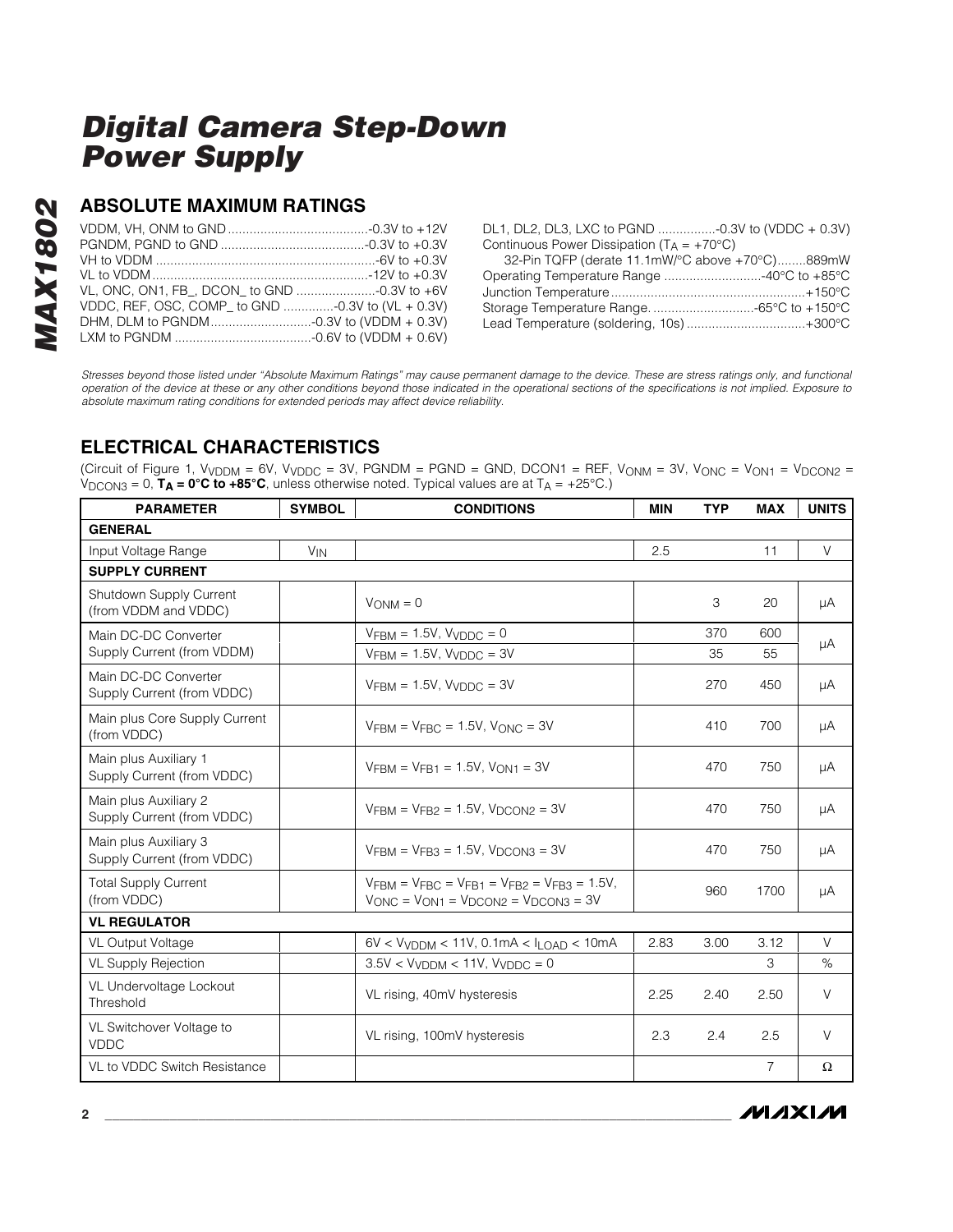### **ELECTRICAL CHARACTERISTICS (continued)**

(Circuit of Figure 1, V<sub>VDDM</sub> = 6V, V<sub>VDDC</sub> = 3V, PGNDM = PGND = GND, DCON1 = REF, V<sub>ONM</sub> = 3V, V<sub>ONC</sub> = V<sub>ON1</sub> = V<sub>DCON2</sub> = VDCON3 = 0, **TA = 0°C to +85°C**, unless otherwise noted. Typical values are at TA = +25°C.)

| <b>PARAMETER</b>                             | <b>SYMBOL</b>     | <b>CONDITIONS</b>                                                       | MIN   | <b>TYP</b>   | <b>MAX</b>   | <b>UNITS</b> |
|----------------------------------------------|-------------------|-------------------------------------------------------------------------|-------|--------------|--------------|--------------|
| <b>REFERENCE</b>                             |                   |                                                                         |       |              |              |              |
| Reference Output Voltage                     | <b>VREF</b>       | $I_{REF} = 20\mu A$                                                     | 1.235 | 1.248        | 1.260        | V            |
| <b>REF Load Regulation</b>                   |                   | $10\mu$ A < IREF < 200 $\mu$ A                                          |       | 5            | 9            | mV           |
| <b>REF Line Rejection</b>                    |                   | $2.7V < V_{OUT} < 5.5V$                                                 |       | $\mathbf{1}$ | 5            | mV           |
| REF Undervoltage Lockout<br>Threshold        |                   | REF rising, 20mV hysteresis                                             | 0.9   | $\mathbf{1}$ | 1.1          | V            |
| <b>OSCILLATOR</b>                            |                   |                                                                         |       |              |              |              |
| OSC Discharge Trip Level                     |                   | OSC rising                                                              | 1.225 | 1.250        | 1.275        | V            |
| OSC Input Bias Current                       |                   | $V_{\text{OSC}} = 1.1V$                                                 |       | 0.2          | 100          | nA           |
| OSC Discharge Resistance                     |                   | $V_{\text{OSC}} = 1.5V$                                                 |       | 30           | 100          | Ω            |
| OSC Discharge Pulse Width                    |                   |                                                                         |       | 100          |              | ns           |
| LOGIC INPUTS (ONM, ONC, ON1)                 |                   |                                                                         |       |              |              |              |
| Input Low Level                              | $V_{IL}$          |                                                                         |       |              | 0.4          | V            |
| Input High Level                             | V <sub>IH</sub>   | <b>ONM</b>                                                              | 1.8   |              |              | V            |
|                                              |                   | ONC, ON1                                                                | 1.6   |              |              |              |
| Input Leakage Current                        |                   | ONM: $V_{IN} = 0$ or 11V;<br>ONC, ON1: $V_{IN} = 0$ or 5V               |       | 0.01         | $\mathbf{1}$ | μA           |
| <b>MAIN DC-DC CONVERTER</b>                  |                   |                                                                         |       |              |              |              |
| Main Output Voltage Adjust<br>Range          | <b>VOUT</b>       |                                                                         | 2.7   |              | 5.5          | V            |
| Main Idle Mode™ Threshold                    |                   | $VOSC = 0.625V$ , measured between VDDM<br>and LXM                      | 8     | 20           | 32           | mV           |
| Main Current-Sense Amplifier<br>Voltage Gain | AVCSM             | Measured between VDDM and LXM                                           | 8.4   | 9.3          | 10.2         | V/V          |
| Main N Channel Turn-Off<br>Threshold         |                   | Measured between LXM and PGNDM                                          | $-26$ | $-17$        | -8           | mV           |
| Main Slope Compensation<br>Gain              | A <sub>VSWM</sub> |                                                                         | 0.16  | 0.20         | 0.24         | V/V          |
| <b>MAIN ERROR AMPLIFIER</b>                  |                   |                                                                         |       |              |              |              |
| <b>FBM Regulation Voltage</b>                |                   | Unity gain configuration, FBM = COMPM                                   | 1.233 | 1.248        | 1.263        | V            |
| FBM to COMPM<br>Transconductance             | G <sub>EA</sub>   | Unity gain configuration, FBM = COMPM,<br>$-5\mu A < I_{LOAD} < 5\mu A$ | 70    | 100          | 160          | μS           |
| FBM Input Leakage Current                    |                   | $VFBM = 1.35V$                                                          |       | 5            | 100          | nA           |
| <b>COMPM Minimum Output</b><br>Voltage       |                   | VFBM = 1.35V, COMPM open                                                | 0.3   |              |              | V            |
| COMPM Maximum Output<br>Voltage              | VCOMPM(MAX)       | $VFBM = 1.15V$ , COMPM open                                             | 2.00  | 2.14         | 2.27         | V            |

*Idle Mode is a trademark of Maxim Integrated Products.*

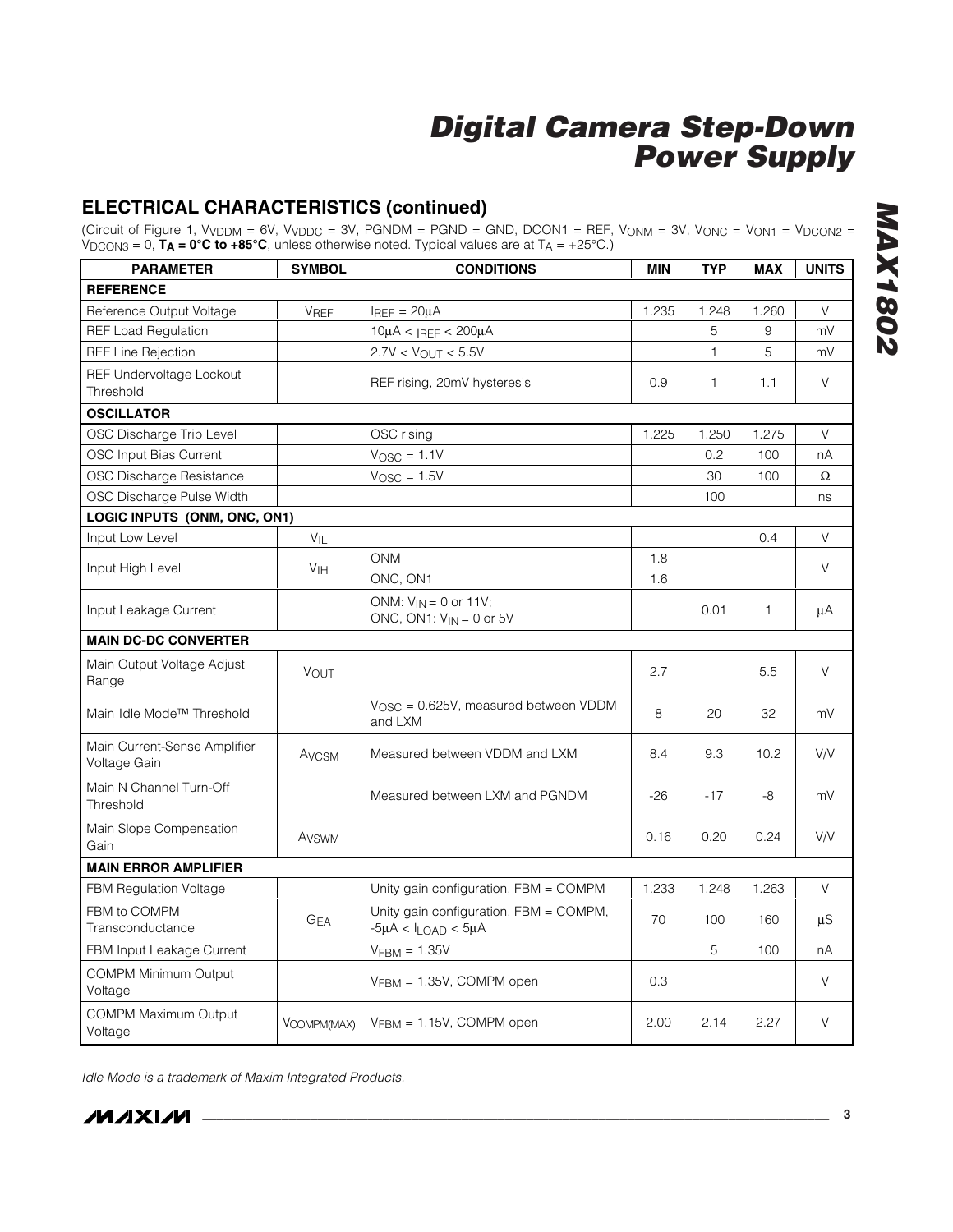### **ELECTRICAL CHARACTERISTICS (continued)**

(Circuit of Figure 1, VVDDM = 6V, VVDDC = 3V, PGNDM = PGND = GND, DCON1 = REF, VONM = 3V, VONC = VON1 = VDCON2 = VDCON3 = 0, **TA = 0°C to +85°C**, unless otherwise noted. Typical values are at TA = +25°C.)

| <b>PARAMETER</b>                                | <b>SYMBOL</b>         | <b>CONDITIONS</b>                                                       | <b>MIN</b>     | <b>TYP</b>     | <b>MAX</b> | <b>UNITS</b>         |
|-------------------------------------------------|-----------------------|-------------------------------------------------------------------------|----------------|----------------|------------|----------------------|
| <b>MAIN SOFT-START</b>                          |                       |                                                                         |                |                |            |                      |
| Soft-Start Interval                             |                       | OSC falling edge                                                        |                | 1024           |            | OSC<br>cycles        |
| <b>MAIN DRIVERS (DHM, DLM)</b>                  |                       |                                                                         |                |                |            |                      |
| Output Low Voltage                              |                       | $I_{SINK} = 10mA$                                                       |                |                | 0.11       | V                    |
| Output High Voltage                             |                       | $I_{\text{SOURCE}} = 10 \text{mA}$                                      | VVDDM-<br>0.11 |                |            | V                    |
| <b>Driver Resistance</b>                        |                       | $I_{DHM} = 10mA$ , $I_{DLM} = 10mA$                                     |                | $\overline{4}$ | 11         | Ω                    |
| <b>Drive Current</b>                            |                       | Sourcing or sinking,<br>$VDHM$ or $VVL = VVDDM / 2$                     |                | 400            |            | mA                   |
| CORE DC-DC CONVERTER (V <sub>ONC</sub> = 3V)    |                       |                                                                         |                |                |            |                      |
| Core Output Voltage Adjust<br>Range             | <b>VOUT</b>           |                                                                         | 1.25           |                | 5.5        | V                    |
| Core Idle Mode Threshold                        |                       | $VOSC = 0.625V$                                                         | 70             | 190            | 320        | mA                   |
| Core Current-Sense Amplifier<br>Transresistance | Rcsc                  |                                                                         | 0.7            | 1.0            | 1.3        | V/A                  |
| Core Slope Compensation Gain                    | Avswc                 |                                                                         | 0.16           | 0.20           | 0.24       | V/V                  |
| <b>CORE ERROR AMPLIFIER (VONC = 3V)</b>         |                       |                                                                         |                |                |            |                      |
| <b>FBC Regulation Voltage</b>                   |                       | Unity gain configuration, FBC = COMPC                                   | 1.233          | 1.248          | 1.263      | V                    |
| FBC to COMPC<br>Transconductance                | <b>G<sub>EA</sub></b> | Unity gain configuration, FBC = COMPC,<br>$-5\mu A < I_{LOAD} < 5\mu A$ | 70             | 100            | 160        | μS                   |
| FBC Input Leakage Current                       |                       | $V_{\text{FBC}} = 1.35V$                                                |                | 5              | 100        | nA                   |
| <b>COMPC Minimum Output</b><br>Voltage          |                       | $V_{FBC} = 1.35V$ , COMPC open                                          | 0.3            |                |            | V                    |
| <b>COMPC Maximum Output</b><br>Voltage          | VCOMPM(MAX)           | VFBC = 1.15V, COMPC open                                                | 2.00           | 2.14           | 2.27       | V                    |
| <b>CORE SOFT-START (VONC = 3V)</b>              |                       |                                                                         |                |                |            |                      |
| Soft-Start Interval                             |                       |                                                                         |                | 1024           |            | <b>OSC</b><br>cycles |
| <b>CORE POWER SWITCHES (VONC = 3V)</b>          |                       |                                                                         |                |                |            |                      |
| LXC Leakage Current                             |                       | $V_{LXC} = 0, 5.5V$                                                     |                | 0.01           | 20         | μA                   |
| Switch On-Resistance                            | R <sub>DSN</sub>      | N-channel, $I_{LXC} = 0.75A$                                            |                | 150            | 350        | $m\Omega$            |
|                                                 | R <sub>DSP</sub>      | P-channel, $I_{LXC} = 0.75A$                                            |                | 180            | 400        |                      |
| P-Channel Current Limit                         |                       | $V_{\text{OSC}} = 0.625V$                                               |                | 0.75           |            | Α                    |
| N-Channel Turn-Off Current                      |                       |                                                                         | 18             | 100            | 180        | mA                   |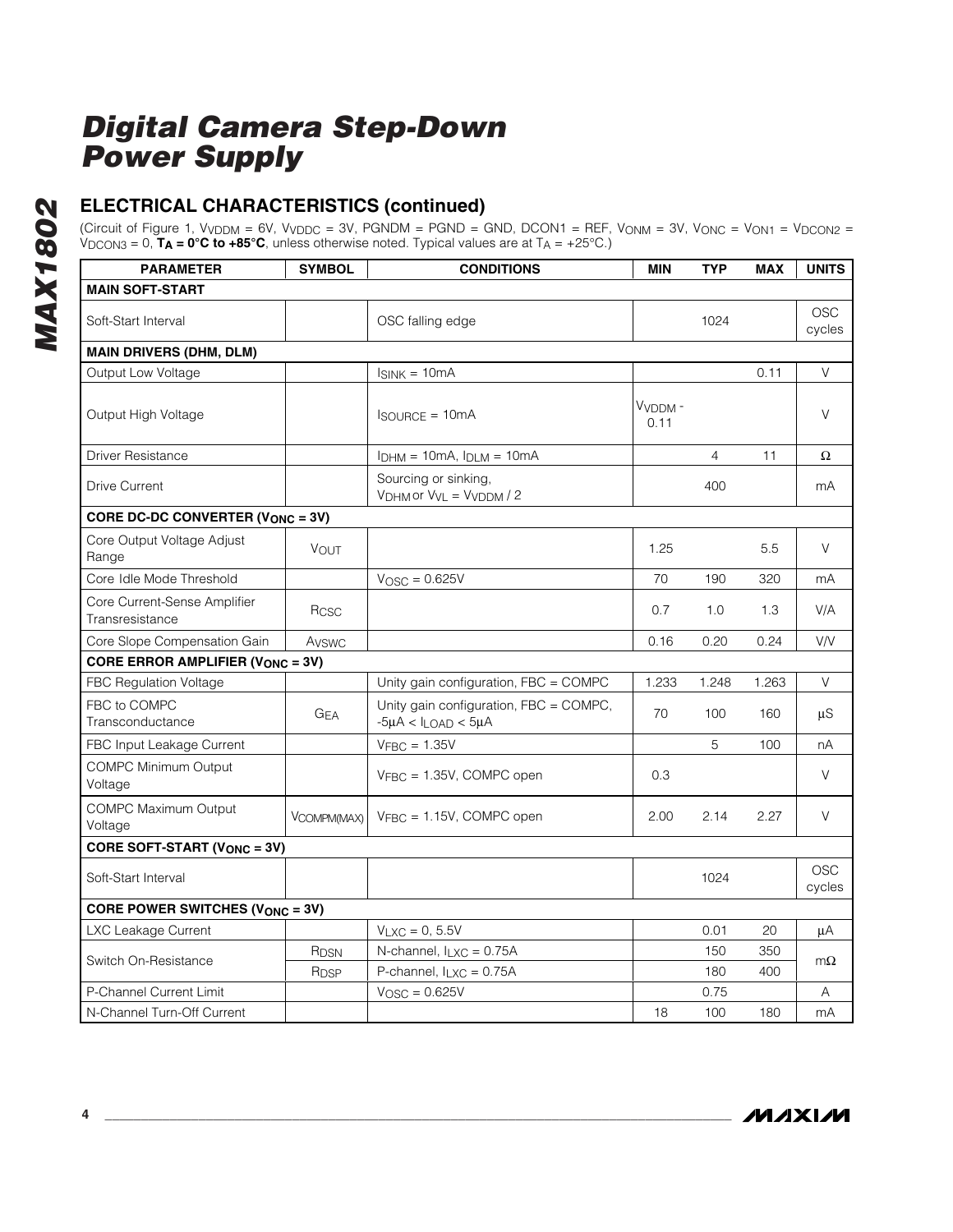### **ELECTRICAL CHARACTERISTICS (continued)**

(Circuit of Figure 1, VVDDM = 6V, VVDDC = 3V, PGNDM = PGND = GND, DCON1 = REF, VONM = 3V, VONC = VON1 = VDCON2 = VDCON3 = 0, **TA = 0°C to +85°C**, unless otherwise noted. Typical values are at TA = +25°C.)

| <b>PARAMETER</b>                                                               | <b>SYMBOL</b> | <b>CONDITIONS</b>                                                    | <b>MIN</b>    | <b>TYP</b>     | <b>MAX</b>   | <b>UNITS</b>         |
|--------------------------------------------------------------------------------|---------------|----------------------------------------------------------------------|---------------|----------------|--------------|----------------------|
| AUXILIARY DC-DC CONTROLLERS 1, 2, 3 (V <sub>ON1</sub> = V <sub>CON</sub> = 3V) |               |                                                                      |               |                |              |                      |
| <b>INTERNAL CLOCK</b>                                                          |               |                                                                      |               |                |              |                      |
| OSC Clock Low Trip Level                                                       |               | OSC falling edge                                                     | $0.2^{\circ}$ | 0.25           | 0.3          | V                    |
| OSC Clock High Trip Level                                                      |               | $V_{DCON}$ = 0.625V                                                  | 0.575         | 0.625          | 0.675        | V                    |
|                                                                                |               | $V_{DCON}$ = 1.25V to $V_{VL}$                                       | 1.00          | 1.05           | 1.10         |                      |
| Maximum Duty Cycle<br><b>Adjustment Range</b>                                  |               |                                                                      | 40            |                | 90           | %                    |
| Maximum Duty Cycle                                                             |               | $V_{DCON}$ = 0.625V                                                  |               | 43             |              | %                    |
| Default Maximum Duty Cycle                                                     |               | $V_{DCON}$ = 1.25V to $V_{VL}$                                       |               | 76             |              | $\%$                 |
| DCON_Input Leakage Current                                                     |               | $V_{DCON}$ = 0V to 3V                                                |               | 0.01           | $\mathbf{1}$ | μA                   |
| DCON_Input Sleep-Mode<br>Threshold                                             |               | V <sub>DCON</sub> _ rising, 50mV hysteresis                          | 0.35          | 0.4            | 0.45         | $\vee$               |
| <b>AUXILIARY ERROR AMPLIFIER</b>                                               |               |                                                                      |               |                |              |                      |
| FB_ Regulation Voltage                                                         |               | Unity gain configuration, FB_ = COMP_                                | 1.233         | 1.248          | 1.263        | V                    |
| FB to COMP<br>Transconductance                                                 | <b>GEA</b>    | Unity gain configuration, FB_ = COMP_,<br>$-5\mu A < ILOAD < 5\mu A$ | 70            | 100            | 160          | $\mu s$              |
| FB_ Input Leakage Current                                                      |               | $VFB = 1.35V$                                                        |               | 5              | 100          | nA                   |
| <b>AUXILIARY DRIVERS (DL1, DL2, DL3)</b>                                       |               |                                                                      |               |                |              |                      |
| <b>DL</b> Driver Resistance                                                    |               | Output high or low                                                   |               | $\overline{4}$ | 11           | Ω                    |
| <b>DL</b> Drive Current                                                        |               | Sourcing or sinking, $V_{D}$ = Vyppc / 2                             |               | 400            |              | mA                   |
| <b>AUXILIARY SOFT-START</b>                                                    |               |                                                                      |               |                |              |                      |
| Soft-Start Interval                                                            |               |                                                                      |               | 1024           |              | <b>OSC</b><br>cycles |
| <b>AUXILIARY SHORT-CIRCUIT PROTECTION</b>                                      |               |                                                                      |               |                |              |                      |
| Fault Interval                                                                 |               |                                                                      |               | 1024           |              | <b>OSC</b><br>cycles |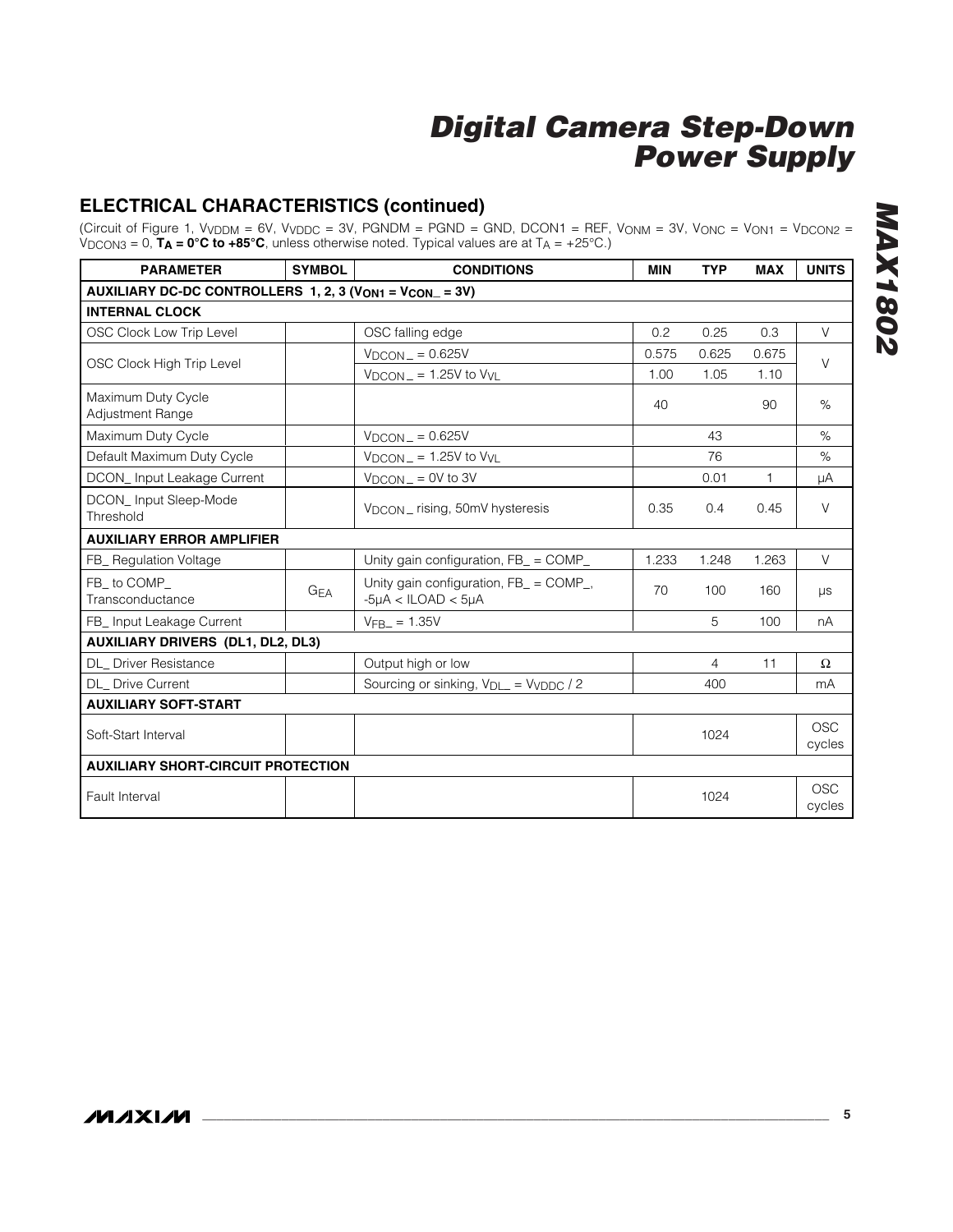## **ELECTRICAL CHARACTERISTICS**

(Circuit of Figure 1, VVDDM = 6V, VVDDC = 3V, PGNDM = PGND = GND, DCON1 = REF, VONM = 3V, VONC = VON1 = VDCON2 = VDCON3 = 0, **TA = -40°C to +85°C**, unless otherwise noted.) (Note 1)

| <b>PARAMETER</b>                                    | <b>SYMBOL</b>         | <b>CONDITIONS</b>                                                                                                          | MIN   | <b>TYP</b> | <b>MAX</b> | <b>UNITS</b> |
|-----------------------------------------------------|-----------------------|----------------------------------------------------------------------------------------------------------------------------|-------|------------|------------|--------------|
| <b>GENERAL</b>                                      |                       |                                                                                                                            |       |            |            |              |
| Input Voltage Range                                 | <b>V<sub>IN</sub></b> |                                                                                                                            | 2.5   |            | 11         | V            |
| <b>SUPPLY CURRENT</b>                               |                       |                                                                                                                            |       |            |            |              |
| Shutdown Supply Current<br>(from VDDM and VDDC)     |                       | $V_{ONM} = 0$                                                                                                              |       |            | 20         | μA           |
| Main DC-DC Converter<br>Supply Current (from VDDM)  |                       | $VFBM = 1.5V$ , $VVDDC = 0$<br>$VFBM = 1.5V$ , $VVDDC = 3V$                                                                |       |            | 600<br>55  | μA           |
| Main DC-DC Converter<br>Supply Current (from VDDC)  |                       | $VFBM = 1.5V$ , $VVDDC = 3V$                                                                                               |       |            | 450        | μA           |
| Main plus Core Supply Current<br>(from VDDC)        |                       | $VFBM = VFBC = 1.5V$ , $VONC = 3V$                                                                                         |       |            | 700        | μA           |
| Main plus Auxiliary 1 Supply<br>Current (from VDDC) |                       | $VFBM = VFB1 = 1.5V$ , $VON1 = VDCON1 = 3V$                                                                                |       |            | 750        | μA           |
| Main plus Auxiliary 2 Supply<br>Current (from VDDC) |                       | $VFBM = VFB2 = 1.5V$ , $VDCON2 = 3V$                                                                                       |       |            | 750        | μA           |
| Main plus Auxiliary 3 Supply<br>Current (from VDDC) |                       | $VFBM = VFB3 = 1.5V$ , $VDCON3 = 3V$                                                                                       |       |            | 750        | μA           |
| <b>Total Supply Current</b><br>(from VDDC)          |                       | $V$ FBM = $V$ FBC = $V$ FB1 = $V$ FB2 = $V$ FB3 = 1.5V,<br>$V$ ONC = $V$ ON1 = $V$ DCON1 = $V$ DCON2 =<br>$V_{DCON3} = 3V$ |       |            | 1700       | μA           |
| <b>VL REGULATOR</b>                                 |                       |                                                                                                                            |       |            |            |              |
| <b>VL Output Voltage</b>                            |                       | $6V < VVDDM < 11V$ ,<br>$0.1mA < I_{LOAD} < 10mA$                                                                          | 2.83  |            | 3.12       | V            |
| VL Supply Rejection                                 |                       | $3.5V < VVDDM < 11V$ , $VVDDC = 0$                                                                                         |       |            | 3          | $\%$         |
| VL Undervoltage Lockout<br>Threshold                |                       | V <sub>L</sub> rising, 40mV hysteresis                                                                                     | 2.25  |            | 2.50       | V            |
| VL Switchover Voltage to VDDC                       |                       | V <sub>L</sub> rising, 100mV hysteresis                                                                                    | 2.3   |            | 2.5        | V            |
| VL to VDDC Switch Resistance                        |                       |                                                                                                                            |       |            | 7          | Ω            |
| <b>REFERENCE</b>                                    |                       |                                                                                                                            |       |            |            |              |
| Reference Output Voltage                            | <b>VREF</b>           | $I_{REF} = 20 \mu A$                                                                                                       | 1.230 |            | 1.262      | V            |
| <b>REF Load Regulation</b>                          |                       | $10\mu$ A < IREF < 200 $\mu$ A                                                                                             |       |            | 9          | mV           |
| <b>REF Line Rejection</b>                           |                       | $2.7V < V_{OUT} < 5.5V$                                                                                                    |       |            | 5          | mV           |
| REF Undervoltage Lockout<br>Threshold               |                       | REF rising, 20mV hysteresis                                                                                                | 0.9   |            | 1.1        | V            |
| <b>OSCILLATOR</b>                                   |                       |                                                                                                                            |       |            |            |              |
| OSC Discharge Trip Level                            |                       | OSC rising                                                                                                                 | 1.225 |            | 1.275      | V            |
| OSC Input Bias Current                              |                       | $V_{\text{OSC}} = 1.1V$                                                                                                    |       |            | 100        | nА           |
| OSC Discharge Resistance                            |                       | $V_{\text{OSC}} = 1.5V$                                                                                                    |       |            | 100        | Ω            |

**MAXMI**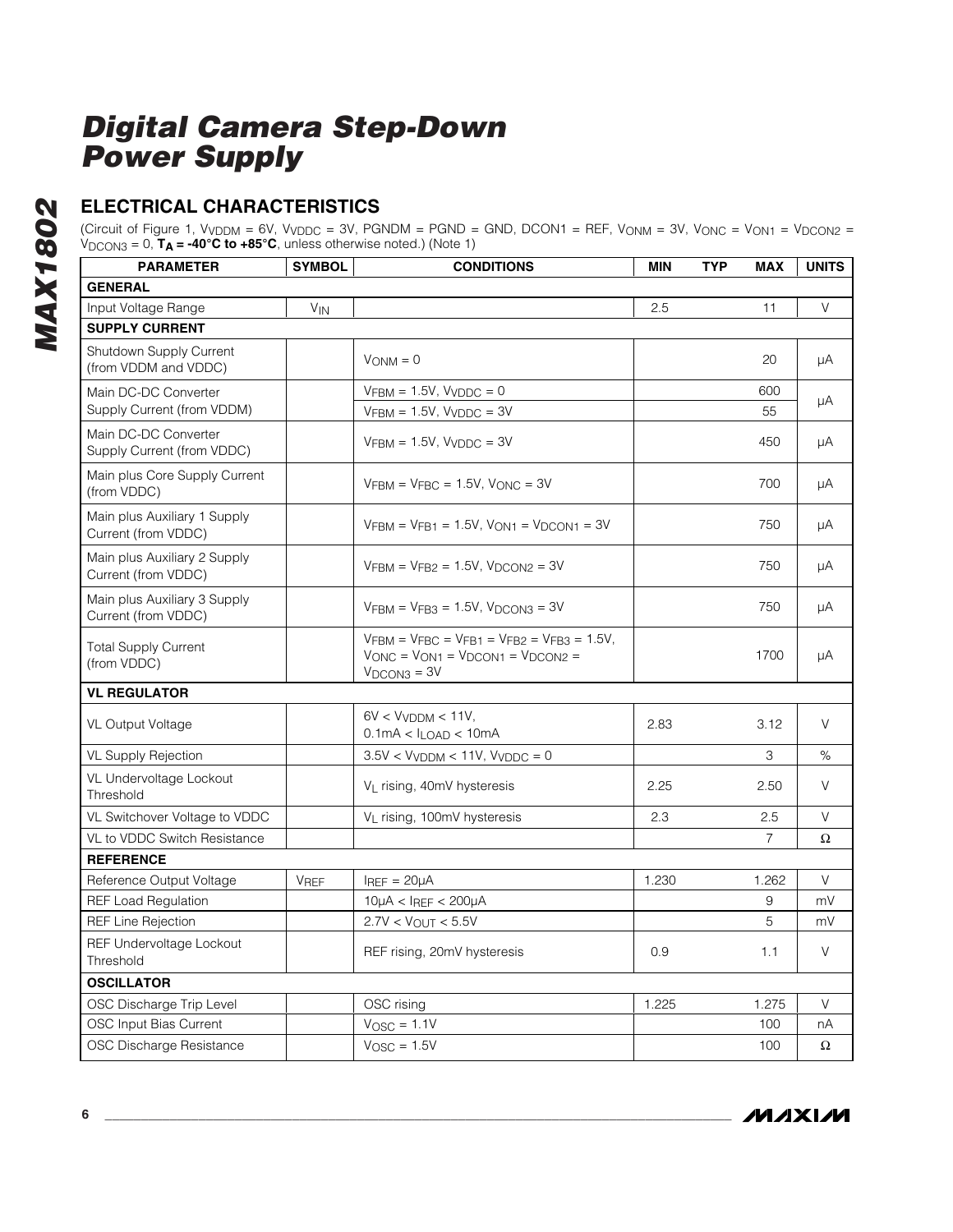## **ELECTRICAL CHARACTERISTICS (continued)**

(Circuit of Figure 1, VVDDM = 6V, VVDDC = 3V, PGNDM = PGND = GND, DCON1 = REF, VONM = 3V, VONC = VON1 = VDCON2 = VDCON3 = 0, **TA = -40°C to +85°C**, unless otherwise noted.) (Note 1)

| <b>PARAMETER</b>                                | <b>SYMBOL</b>     | <b>CONDITIONS</b>                                                       | <b>MIN</b>                  | <b>TYP</b> | <b>MAX</b> | <b>UNITS</b> |  |
|-------------------------------------------------|-------------------|-------------------------------------------------------------------------|-----------------------------|------------|------------|--------------|--|
| LOGIC INPUTS (ONM, ONC, ON1)                    |                   |                                                                         |                             |            |            |              |  |
| Input Low Level                                 | $V_{IL}$          |                                                                         |                             |            | 0.4        | V            |  |
| Input High Level                                | V <sub>IH</sub>   | <b>ONM</b>                                                              | 1.8                         |            |            | V            |  |
|                                                 |                   | ONC, ON1                                                                | 1.6                         |            |            |              |  |
| Input Leakage Current                           |                   | ONM: $V_{IN} = 0$ or 11V;<br>ONC, ON1: $V_{IN} = 0$ or 5V               |                             |            | 1          | μA           |  |
| <b>MAIN DC-DC CONVERTER</b>                     |                   |                                                                         |                             |            |            |              |  |
| Main Output Voltage Adjust Range                | VOUT              |                                                                         | 2.7                         |            | 5.5        | V            |  |
| Main Idle Mode Threshold                        |                   | $V_{\text{OSC}} = 0.625V$ , measured between<br>VDDM and LXM            | 2                           |            | 35         | mV           |  |
| Main Current-Sense Amplifier<br>Voltage Gain    | A <sub>VCSM</sub> | Measured between VDDM and LXM                                           | 8.4                         |            | 10.2       | <b>V/V</b>   |  |
| Main Zero-Crossing Threshold                    |                   | Measured between LXM and PGNDM                                          | -20                         |            | $-8$       | mV           |  |
| Main Slope Compensation Gain                    | Avswm             |                                                                         | 0.16                        |            | 0.24       | V/V          |  |
| <b>MAIN ERROR AMPLIFIER</b>                     |                   |                                                                         |                             |            |            |              |  |
| <b>FBM Regulation Voltage</b>                   |                   | Unity gain configuration, FBM = COMPM                                   | 1.230                       |            | 1.265      | $\vee$       |  |
| FBM to COMPM<br>Transconductance                | GEA               | Unity gain configuration, FBM = COMPM,<br>$-5\mu A < I_{LOAD} < 5\mu A$ | 70                          |            | 160        | μS           |  |
| FBM Input Leakage Current                       |                   | $VFBM = 1.35V$                                                          |                             |            | 100        | nA           |  |
| <b>COMPM Minimum Output</b><br>Voltage          |                   | VFBM = 1.35V, COMPM open                                                | 0.3                         |            |            | V            |  |
| COMPM Maximum Output<br>Voltage                 | VCOMPM(MAX)       | $VFBM = 1.15V$ , COMPM open                                             | 2.00                        |            | 2.27       | V            |  |
| <b>MAIN DRIVERS (DHM, DLM)</b>                  |                   |                                                                         |                             |            |            |              |  |
| Output Low Voltage                              |                   | $I_{SINK} = 10mA$                                                       |                             |            | 0.11       | V            |  |
| Output High Voltage                             |                   | $I_{\text{SOURCE}} = 10 \text{mA}$                                      | V <sub>VDDM</sub> -<br>0.11 |            |            | V            |  |
| <b>Driver Resistance</b>                        |                   | $I_{DHM} = 10mA$ , $I_{DLM} = 10mA$                                     |                             |            | 11         | Ω            |  |
| <b>CORE DC-DC CONVERTER (VONC = 3V)</b>         |                   |                                                                         |                             |            |            |              |  |
| Core Output Voltage Adjust<br>Range             | <b>VOUT</b>       |                                                                         | 1.25                        |            | 5.5        | V            |  |
| Core Idle Mode Threshold                        |                   | $VOSC = 0.625V$                                                         | 40                          |            | 360        | mA           |  |
| Core Current-Sense Amplifier<br>Transresistance | Rcsc              |                                                                         | 0.7                         |            | 1.3        | V/A          |  |
| Core Slope Compensation Gain                    | Avswc             |                                                                         | 0.16                        |            | 0.24       | V/V          |  |
| <b>CORE ERROR AMPLIFIER (VONC = 3V)</b>         |                   |                                                                         |                             |            |            |              |  |
| FBC Regulation Voltage                          |                   | Unity gain configuration, FBC = COMPC                                   | 1.230                       |            | 1.265      | V            |  |
| FBC to COMPC<br>Transconductance                | G <sub>EA</sub>   | Unity gain configuration, FBC = COMPC,<br>$-5\mu A < I_{LOAD} < 5\mu A$ | 70                          |            | 160        | μS           |  |

**MAX1802** *MAX1802*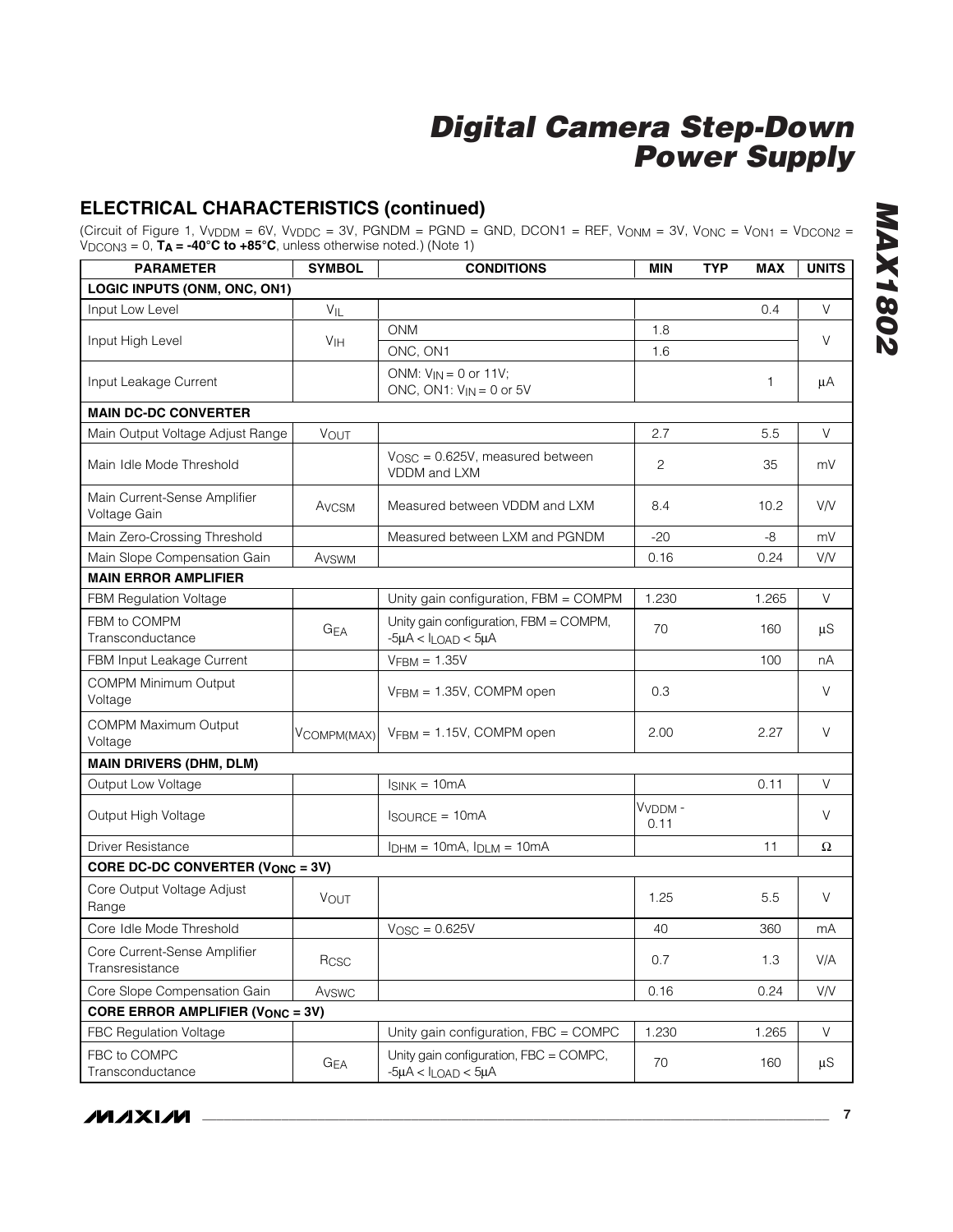## **ELECTRICAL CHARACTERISTICS (continued)**

(Circuit of Figure 1, VVDDM = 6V, VVDDC = 3V, PGNDM = PGND = GND, DCON1 = REF, VONM = 3V, VONC = VON1 = VDCON2 = VDCON3 = 0, **TA = -40°C to +85°C**, unless otherwise noted.) (Note 1)

| <b>PARAMETER</b>                         | <b>SYMBOL</b>                                           | <b>CONDITIONS</b>                                                       | <b>MIN</b> | <b>TYP</b> | <b>MAX</b> | <b>UNITS</b> |  |
|------------------------------------------|---------------------------------------------------------|-------------------------------------------------------------------------|------------|------------|------------|--------------|--|
| FBC Input Leakage Current                |                                                         | $V_{\text{FBC}} = 1.35V$                                                |            |            | 100        | nA           |  |
| <b>COMPC Minimum Output</b><br>Voltage   |                                                         | $V_{\text{FBC}} = 1.35V$ , COMPC open                                   | 0.3        |            |            | V            |  |
| <b>COMPC Maximum Output</b><br>Voltage   | VCOMPC(MAX)                                             | $V_{FBC} = 1.15V$ , COMPC open                                          | 2.00       |            | 2.27       | $\vee$       |  |
| <b>CORE POWER SWITCHES (VONC = 3V)</b>   |                                                         |                                                                         |            |            |            |              |  |
| LXC Leakage Current                      |                                                         | $V_{LXC} = 0, 5.5V$                                                     |            |            | 20         | μA           |  |
| Switch On-Resistance                     | R <sub>DSN</sub>                                        | N-channel, $I_{LXC} = 0.75A$                                            |            |            | 350        | $m\Omega$    |  |
|                                          | R <sub>DSP</sub>                                        | P-channel, $I_{LXC} = 0.75A$                                            |            |            | 400        |              |  |
| N-Channel Turn-Off Current               |                                                         |                                                                         | 5          |            | 190        | mA           |  |
|                                          | AUXILIARY DC-DC CONTROLLERS 1, 2, 3 (VON1 = VDCON_= 3V) |                                                                         |            |            |            |              |  |
| <b>INTERNAL CLOCK</b>                    |                                                         |                                                                         |            |            |            |              |  |
| OSC Clock Low Trip Level                 |                                                         | OSC falling edge                                                        | 0.2        |            | 0.3        | $\vee$       |  |
| OSC Clock High Trip Level                |                                                         | $V_{DCON} = 0.625V$                                                     | 0.575      |            | 0.675      | V            |  |
|                                          |                                                         | $V_{DCON}$ = 1.25V to $V_{VL}$                                          | 1.00       |            | 1.10       |              |  |
| Maximum Duty Cycle<br>Adjustment Range   |                                                         |                                                                         | 40         |            | 90         | $\%$         |  |
| DCON_Input Leakage Current               |                                                         | $V_{DCON} = 0V$ to 3V                                                   |            |            | 1          | μA           |  |
| DCON_Input Sleep-Mode<br>Threshold       |                                                         | V <sub>DCON</sub> rising, 50mV hysteresis                               | 0.35       |            | 0.45       | V            |  |
| <b>AUXILIARY ERROR AMPLIFIER</b>         |                                                         |                                                                         |            |            |            |              |  |
| FB_ Regulation Voltage                   |                                                         | Unity gain configuration, FB_ = COMP_                                   | 1.230      |            | 1.265      | V            |  |
| FB_to COMP_<br>Transconductance          | $G_{EA}$                                                | Unity gain configuration, FB_ = COMP_,<br>$-5\mu A < I_{LOAD} < 5\mu A$ | 70         |            | 160        | μs           |  |
| FB_ Input Leakage Current                |                                                         | $V_{\text{FB}} = 1.35V$                                                 |            |            | 100        | nA           |  |
| <b>AUXILIARY DRIVERS (DL1, DL2, DL3)</b> |                                                         |                                                                         |            |            |            |              |  |
| DL_ Driver Resistance                    |                                                         | Output high or low                                                      |            |            | 11         | $\Omega$     |  |

**Note 1:** Specifications to -40°C are guaranteed by design and not production tested.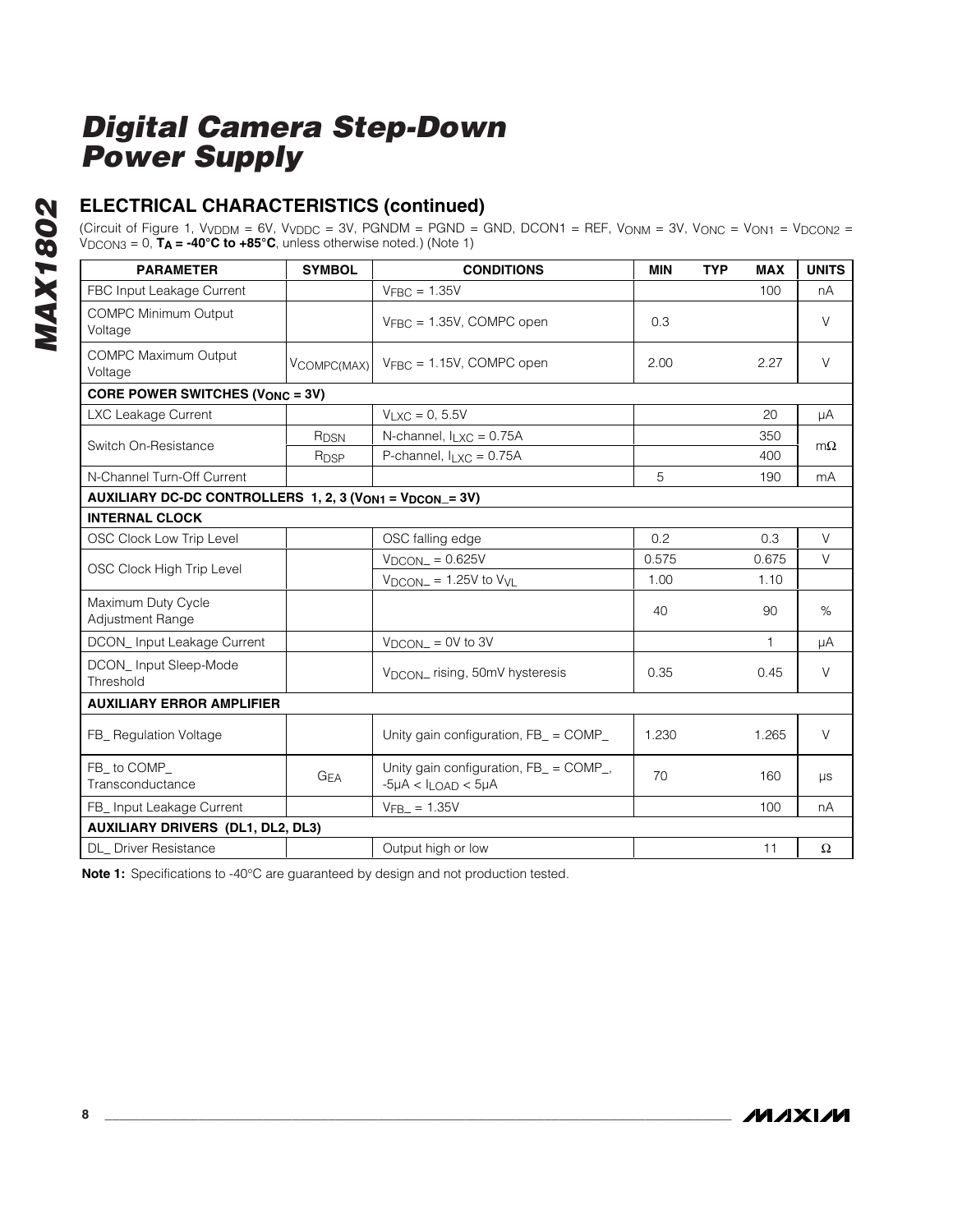## *Typical Operating Characteristics*

(Circuit of Figure 1,  $V_{VDDM}$  = 6V,  $V_{VDDC}$  = 3.3V,  $V_{ONM}$  = 3V,  $V_{ONC}$  =  $V_{ON1}$  =  $V_{DCON2}$  =  $V_{DCON3}$  = 0,  $T_A$  = +25°C, unless otherwise noted.)



*MAX1802* **MAX1802** 

**MAXIM**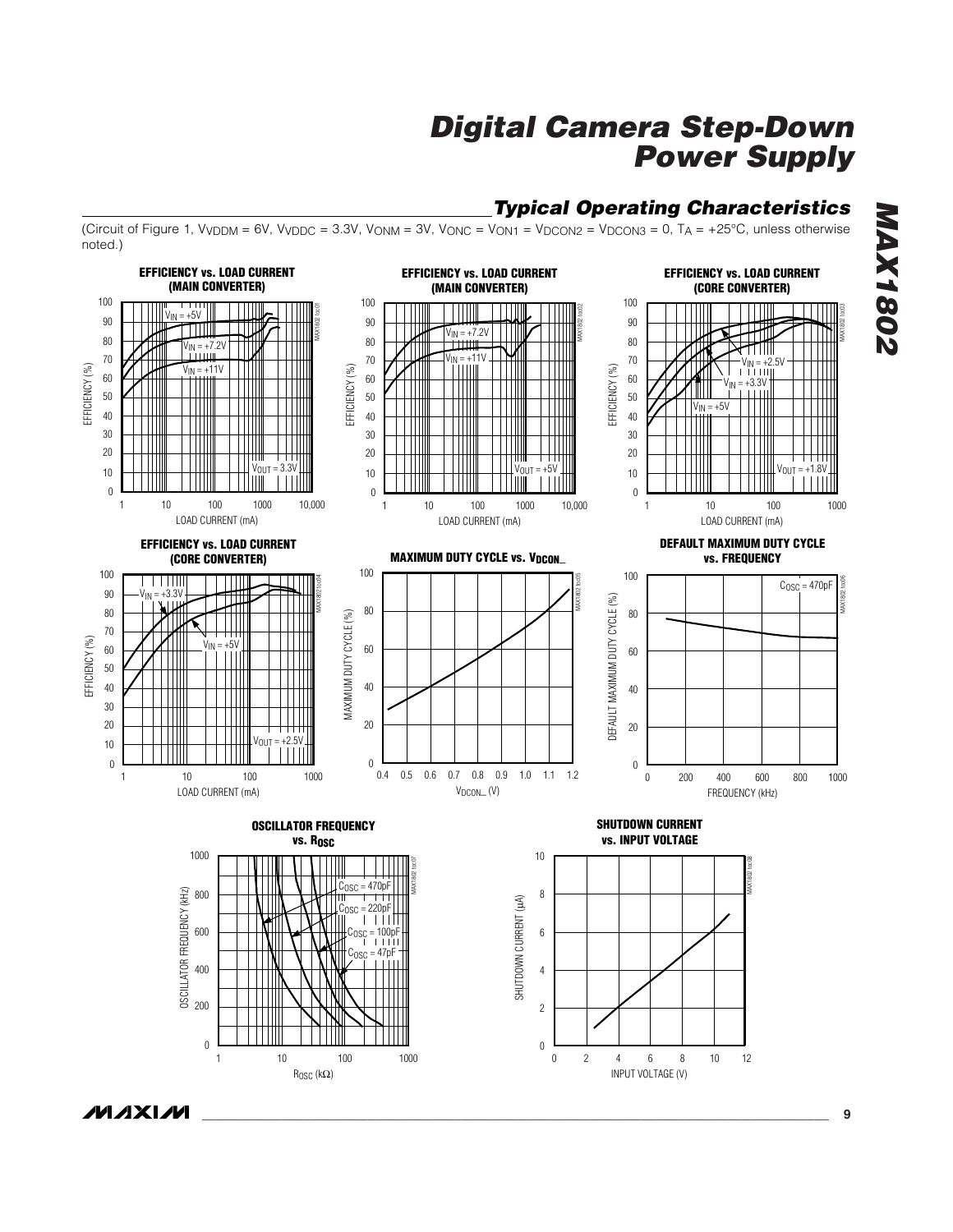### *Typical Operating Characteristics (continued)*

(Circuit of Figure 1, V<sub>VDDM</sub> = 6V, V<sub>VDDC</sub> = 3.3V, V<sub>ONM</sub> = 3V, V<sub>ONC</sub> = V<sub>ON1</sub> = V<sub>DCON2</sub> = V<sub>DCON3</sub> = 0, T<sub>A</sub> = +25°C, unless otherwise noted.)



**MAXIM**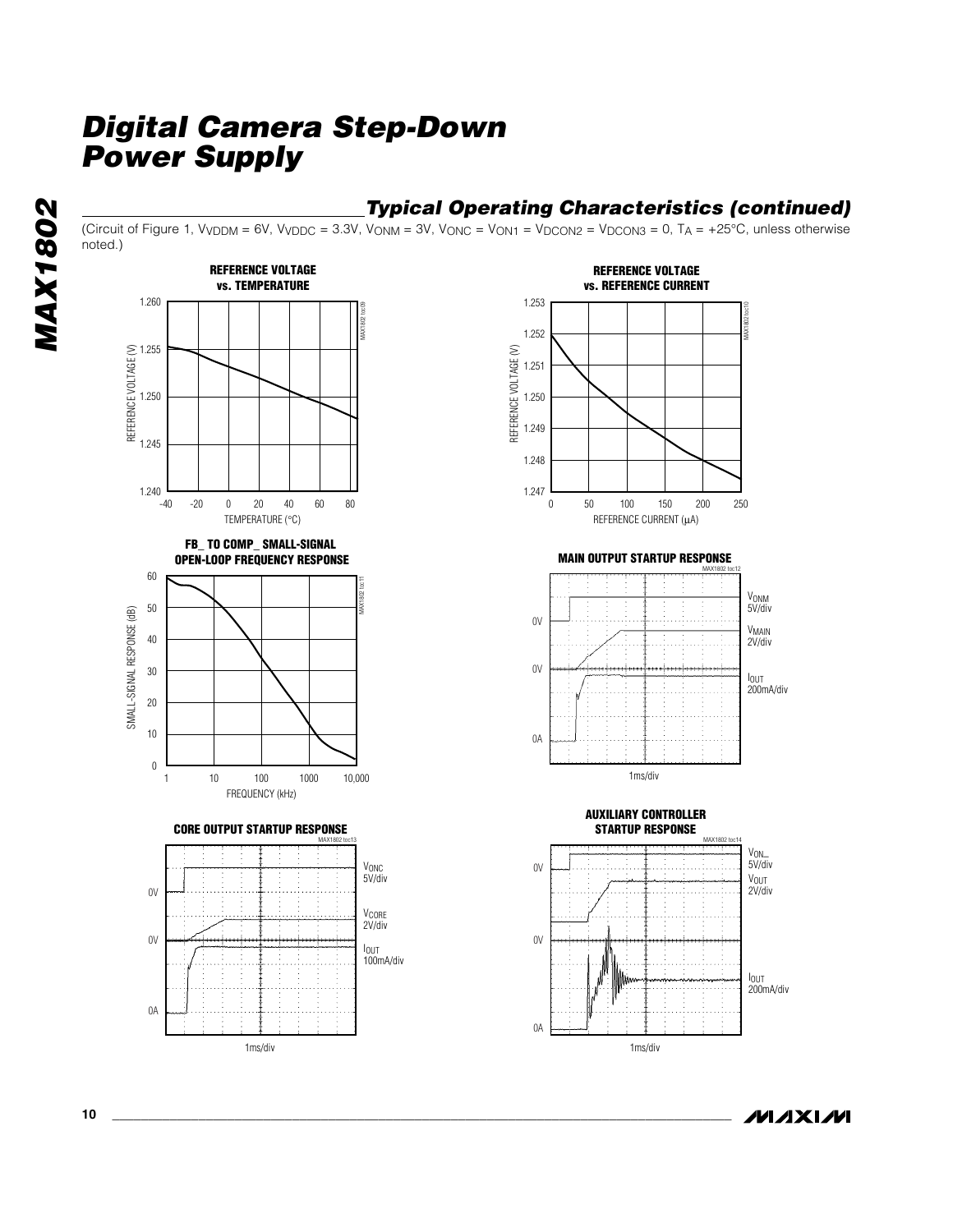## *Typical Operating Characteristics (continued)*

(Circuit of Figure 1,  $V_{VDDM}$  = 6V,  $V_{VDDC}$  = 3.3V,  $V_{ONM}$  = 3V,  $V_{ONC}$  =  $V_{ON1}$  =  $V_{DCON2}$  =  $V_{DCON3}$  = 0,  $T_A$  = +25°C, unless otherwise noted.)



**MAX1802** *MAX1802*

**MAXM**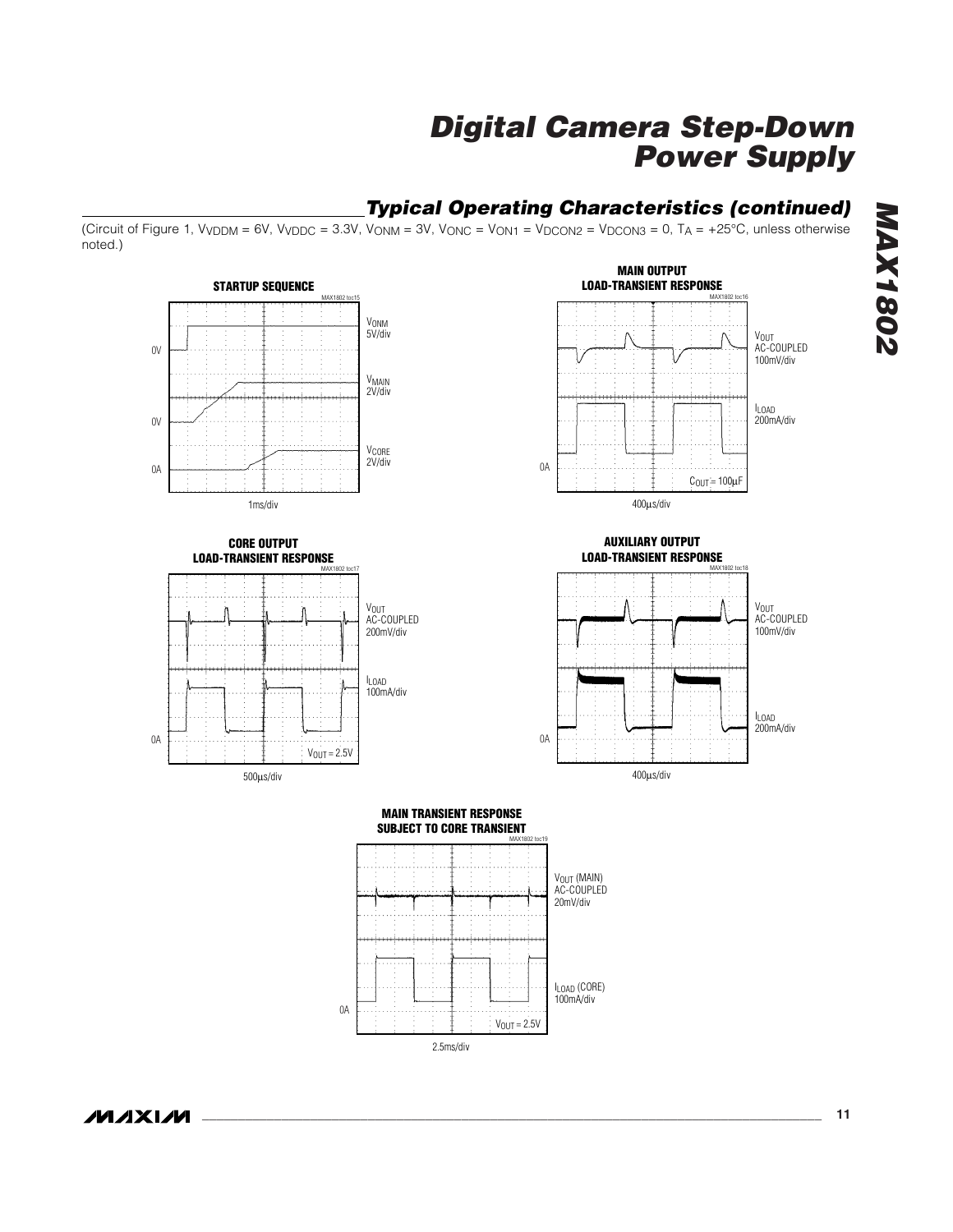**MAX1802** *MAX1802*

*Pin Description*

| PIN            | <b>NAME</b>     | <b>FUNCTION</b>                                                                                                                                                                                                                                                                                                                                                |
|----------------|-----------------|----------------------------------------------------------------------------------------------------------------------------------------------------------------------------------------------------------------------------------------------------------------------------------------------------------------------------------------------------------------|
| 1              | <b>FBM</b>      | Main DC-DC Converter Feedback Input. Connect a feedback resistive voltage-divider from the output<br>to FBM to set the main output voltage. Regulation voltage is VREF (1.25V).                                                                                                                                                                                |
| 2              | <b>COMPM</b>    | Compensation for Main Controller. Output of main transconductance error amplifier. Connect a series<br>resistor and capacitor to GND to compensate the main control loop (see Compensation Design).                                                                                                                                                            |
| 3              | <b>ONM</b>      | Main Converter Enable Input. High level turns on the main converter and VL regulator. Connect ONM<br>to VDDM to automatically start the converter. When the main converter is off, all other outputs are<br>disabled.                                                                                                                                          |
| 4              | VH              | Internal Bias Voltage. VH provides bias to the main controller. Bypass VH to VDDM with a 0.1µF or<br>greater ceramic capacitor.                                                                                                                                                                                                                                |
| 5              | <b>VDDM</b>     | Battery Input. VDDM supplies power to the IC and also serves as a high-side current-sense input<br>for the main DC-DC controller. Connect VDDM as close as possible to the source of the external<br>P-channel switching MOSFET for the main controller.                                                                                                       |
| 6              | <b>DHM</b>      | External P-Channel MOSFET Gate-Drive Output for Main Controller. DHM swings between VDDM and<br>PGNDM with 400mA (typ) drive current. Connect DHM to the gate of the external P-channel switching<br>MOSFET for the main controller.                                                                                                                           |
| $\overline{7}$ | <b>LXM</b>      | Main DC-DC Controller Current-Sense Input. Connect LXM to the drains of the external P- and N-<br>channel switching MOSFETs for the main converter. LXM serves as the current-sense input for both<br>P- and N-channel switching MOSFETs. Connect LXM as close as possible to the drain of the external<br>P-channel switching MOSFET for the main controller. |
| 8              | <b>DLM</b>      | External N-Channel MOSFET Gate-Drive Output for Main Controller. DLM swings between VDDM<br>and PGNDM with 400mA (typ) drive current. Connect DLM to the gate of the external N-channel<br>switching MOSFET for the main controller.                                                                                                                           |
| 9              | <b>PGNDM</b>    | Power Ground for Main DC-DC Controller. PGNDM also serves as a low-side current-sense input for<br>the main DC-DC controller. Connect PGNDM as close as possible to the source of the external<br>N-channel switching MOSFET for the main controller.                                                                                                          |
| 10             | <b>OSC</b>      | Oscillator Control. Connect a timing capacitor from OSC to GND and a timing resistor from OSC to VL<br>to set the switching frequency between 100kHz and 1MHz (see Setting the Switching Frequency).                                                                                                                                                           |
| 11             | DCON1           | Maximum Duty Cycle Control Input for Auxiliary Controller 1. Connect DCON1 to VL to set the default<br>maximum duty cycle. Connect a resistive voltage-divider from REF to DCON1 to set the maximum<br>duty cycle between 40% and 90%. Pull DCON1 below 300mV to turn the controller off.                                                                      |
| 12             | DL <sub>1</sub> | External MOSFET Gate Drive Output for Auxiliary Controller 1. DL1 swings between VDDC and PGND<br>with 400mA (typ) drive current. Connect DL1 to the gate of the external switching N-channel MOSFET<br>for auxiliary controller 1.                                                                                                                            |
| 13             | ON <sub>1</sub> | Enable Input for Auxiliary Controller 1. Connect ON1 to VL to automatically start auxiliary controller 1.                                                                                                                                                                                                                                                      |
| 14             | COMP1           | Compensation for Auxiliary Controller 1. Output of auxiliary controller 1 transconductance error<br>amplifier. Connect a series resistor and capacitor from COMP1 to GND to compensate the auxiliary<br>controller 1 control loop (see Compensation Design).                                                                                                   |
| 15             | FB1             | Feedback Input for Auxiliary Controller 1. Connect a feedback resistive voltage-divider from the<br>output of auxiliary controller 1 to FB1 to set the output voltage. Regulation voltage is VREF (1.25V).                                                                                                                                                     |
| 16             | FB <sub>2</sub> | Feedback Input for Auxiliary Controller 2. Connect a feedback resistive voltage-divider from the<br>output of auxiliary controller 2 to FB2 to set the output voltage. Regulation voltage is VREF (1.25V).                                                                                                                                                     |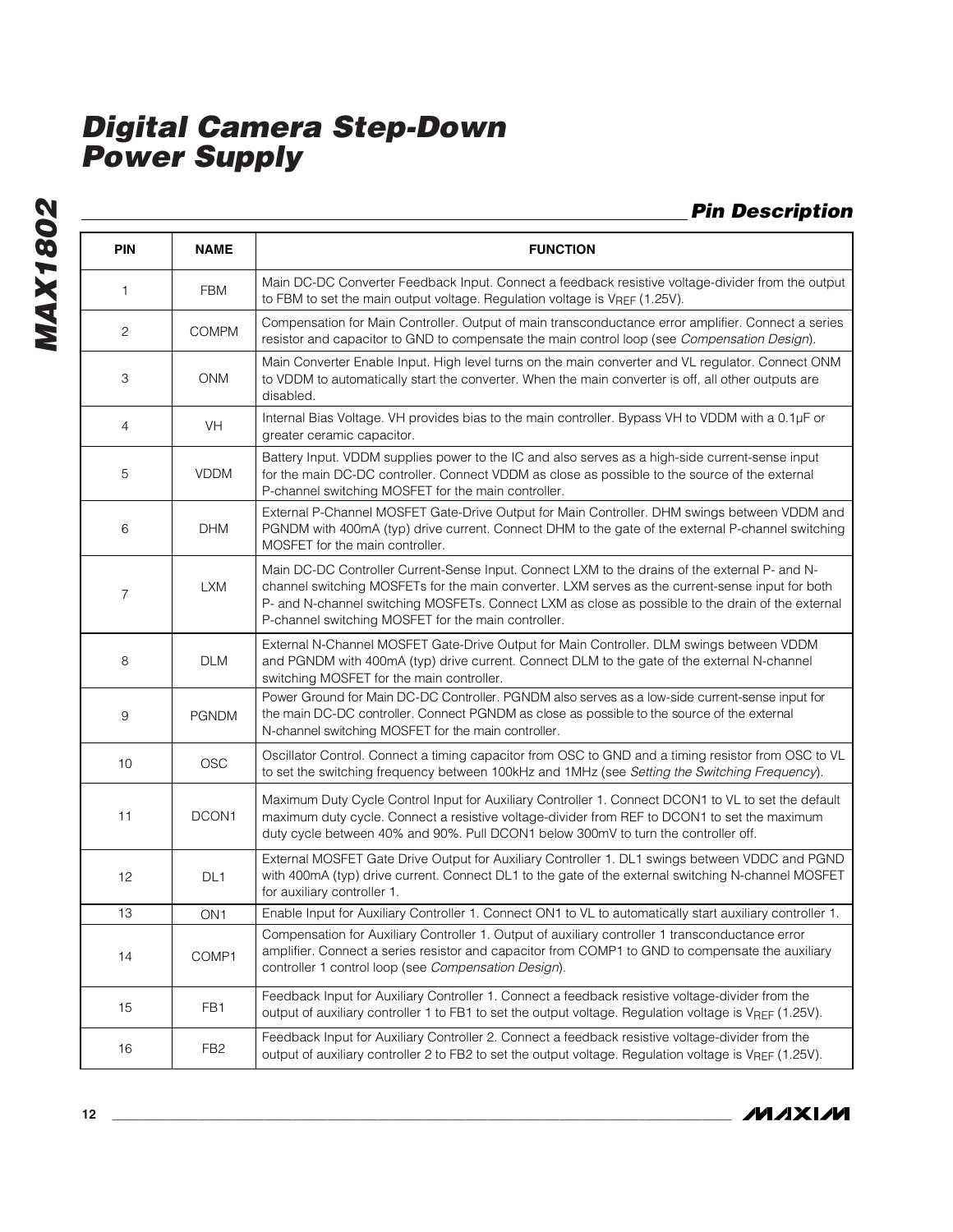## *Pin Description (continued)*

| <b>PIN</b> | <b>NAME</b>       | <b>FUNCTION</b>                                                                                                                                                                                                                                                                                                      |
|------------|-------------------|----------------------------------------------------------------------------------------------------------------------------------------------------------------------------------------------------------------------------------------------------------------------------------------------------------------------|
| 17         | COMP <sub>2</sub> | Compensation for Auxiliary Controller 2. Output of auxiliary controller 2 transconductance error<br>amplifier. Connect a series resistor and capacitor from COMP2 to GND to compensate the auxiliary<br>controller 2 control loop (see Compensation Design).                                                         |
| 18         | DCON <sub>2</sub> | Maximum Duty Cycle Control Input for Auxiliary Controller 2. Connect DCON2 to VL to set the default<br>maximum duty cycle. Connect a resistive voltage-divider from REF to DCON2 to set the maximum<br>duty cycle between 40% and 90%. Pull DCON2 below 300mV to turn the controller off.                            |
| 19         | DL <sub>2</sub>   | External MOSFET Gate Drive Output for Auxiliary Controller 2. DL2 swings between VDDC and PGND<br>with 400mA (typ) drive current. Connect DL2 to the gate of the external switching N-channel MOSFET<br>for auxiliary controller 2.                                                                                  |
| 20         | DL <sub>3</sub>   | External MOSFET Gate Drive Output for Auxiliary Controller 3. DL3 swings between VDDC and PGND<br>with 400mA (typ) drive current. Connect DL3 to the gate of the external switching N-channel MOSFET<br>for auxiliary controller 3.                                                                                  |
| 21         | COMP3             | Compensation for Auxiliary Controller 3. Output of auxiliary controller 3 transconductance error<br>amplifier. Connect a series resistor and capacitor from COMP3 to GND to compensate the auxiliary<br>controller 3 control loop (see Compensation Design).                                                         |
| 22         | FB <sub>3</sub>   | Feedback Input for Auxiliary Controller 3. Connect a feedback resistive voltage-divider from the<br>output of auxiliary controller 3 to FB3 to set the output voltage. Regulation voltage is VREF (1.25V).                                                                                                           |
| 23         | DCON3             | Maximum Duty Cycle Control Input for Auxiliary Controller 3. Connect DCON3 to VL to set the default<br>maximum duty cycle. Connect a resistive voltage-divider from REF to DCON3 to set the maximum<br>duty cycle between 40% and 90%. Pull DCON3 below 300mV to turn the controller off.                            |
| 24         | <b>ONC</b>        | Core Converter Enable Input. High level turns on the core converter. Connect ONC to VL to<br>automatically start the core converter.                                                                                                                                                                                 |
| 25         | <b>PGND</b>       | Power Ground. Sources of internal N-channel MOSFET power switches. Connect PGND to GND as<br>close to the IC as possible.                                                                                                                                                                                            |
| 26         | <b>LXC</b>        | Core Power Switching Node. Drains of the internal P- and N-channel MOSFET switches for the core<br>converter.                                                                                                                                                                                                        |
| 27         | <b>VDDC</b>       | Core DC-DC Converter Power Input. VDDC is connected to the source of the internal P-channel<br>MOSFET power switch for the core converter. VDDC is limited to 5.5V. For battery voltages greater<br>than 5.5V, connect VDDC to the main output. Bypass VDDC to PGND with a $1\mu$ F or greater ceramic<br>capacitor. |
| 28         | VL                | Internal Low-Voltage Bypass. The internal circuitry is powered from VL. An internal linear regulator<br>powers VL from VDDM when VDDC is less than 2.4V. When VDDC is greater than 2.4V, an internal<br>switch connects VL to VDDC. Bypass VL to GND with a 1.0µF or greater ceramic capacitor.                      |
| 29         | COMPC             | Compensation for Core Converter. Output of core transconductance error amplifier. Connect a series<br>resistor and capacitor to GND to compensate the core control loop (see Compensation Design).                                                                                                                   |
| 30         | <b>FBC</b>        | Core DC-DC Converter Feedback Input. Connect a feedback resistive voltage-divider from the core<br>output to FBC to set the output voltage. Regulation voltage is VREF (1.25V).                                                                                                                                      |
| 31         | <b>REF</b>        | 1.25V Reference Output. Bypass REF to GND with a 0.1µF or greater ceramic capacitor.                                                                                                                                                                                                                                 |
| 32         | <b>GND</b>        | Analog Ground                                                                                                                                                                                                                                                                                                        |

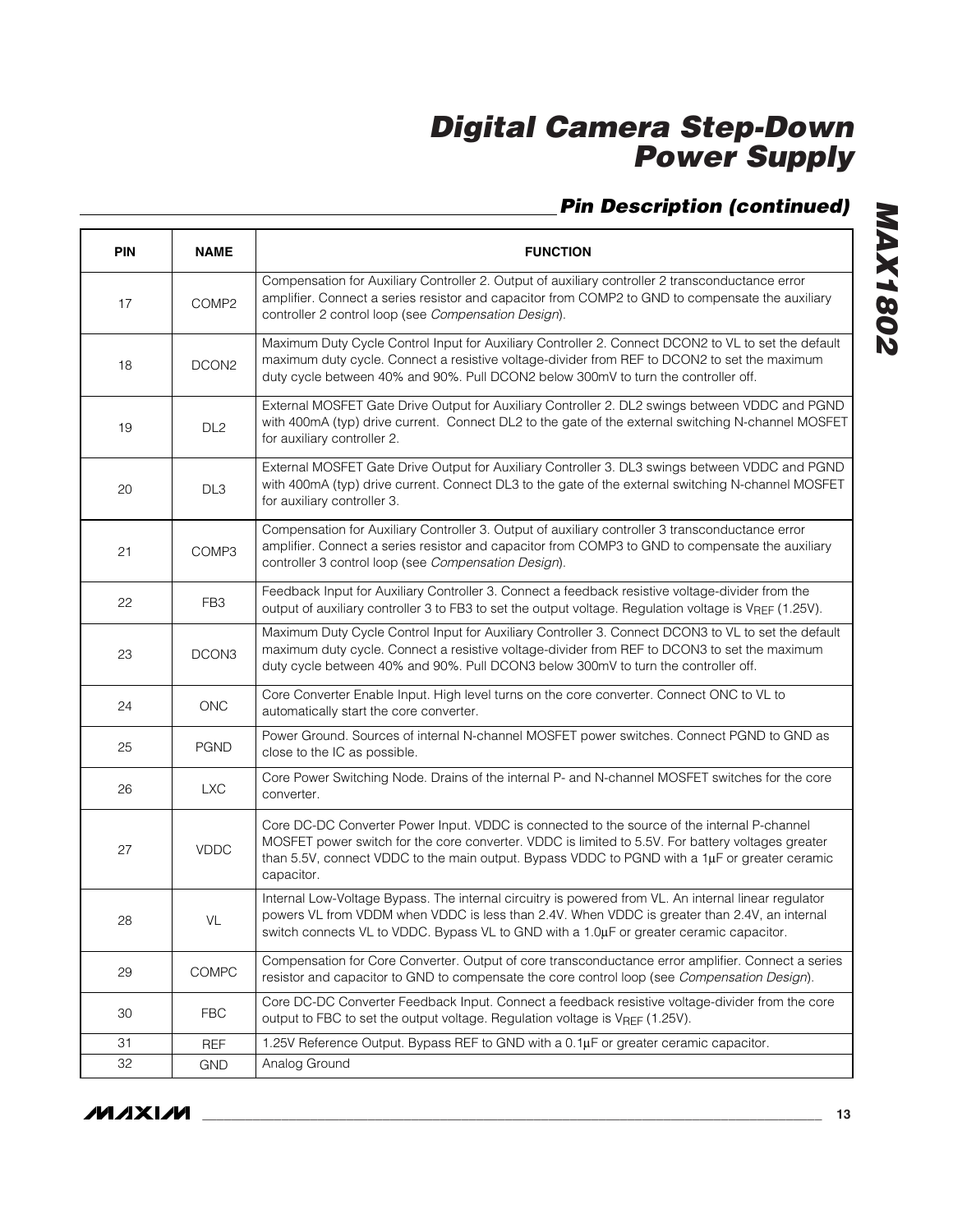### *Detailed Description*

The MAX1802 typical application circuit is shown in Figure 1. It features two step-down DC-DC converters (main and core), three auxiliary step-up DC-DC controllers, and control capability for multiple external MAX1801 slave DC-DC controllers. Together, these provide a complete high-efficiency power-supply solution for digital still cameras. Figures 2 and 3 show the MAX1802 functional block diagrams.

### *Master-Slave Configuration*

The MAX1802 supports MAX1801 "slave" controllers that obtain input power, a voltage reference, and an oscillator signal directly from the MAX1802 "master" DC-DC converter. The master-slave configuration reduces system cost by eliminating redundant circuitry and controlling the harmonic content of noise with synchronized converter switching.

### *Main DC-DC Converter*

The MAX1802 main step-down DC-DC converter generates a 2.7V to 5.5V output voltage from a 2.5V to 11V battery input voltage. When the battery voltage is lower than the main regulation voltage, the regulator goes into dropout and the P-channel switch remains on. In this condition, the output voltage is slightly lower than the input voltage. The converter drives an external Pchannel MOSFET power switch and an external Nchannel MOSFET synchronous rectifier. The converter operates in a low-noise, constant-frequency PWM current mode to regulate the voltage across the load. Switching harmonics generated by fixed-frequency operation are consistent and easily filtered.

The external P-channel MOSFET switch turns on during the first part of each cycle, allowing current to ramp up in the inductor and store energy in a magnetic field while supplying current to the load. During the second part of each cycle, the P-channel MOSFET turns off and the voltage across the inductor reverses, forcing current through the external N-channel synchronous rectifier to the output filter capacitor and load. As the energy stored in the inductor is depleted, the current ramps down. The synchronous rectifier turns off when the inductor current approaches zero or at the beginning of a new cycle, at which time the P-channel switch turns on again.

The current-mode PWM converter uses the voltage at COMPM to program the inductor current and regulate the output voltage. The converter detects inductor current by sensing the voltage across the source and drain of the external P-channel MOSFET. The MAX1802 main output switches to Idle Mode at light loads to improve efficiency by leaving the P-channel switch on until the voltage across the MOSFET reaches the 20mV Idle Mode threshold. The Idle Mode current is 20mV divided by the MOSFET on-resistance. By forcing the inductor current above the Idle Mode threshold, more energy is supplied to the output capacitor than is required by the load. The switch and synchronous rectifiers then remain off until the output capacitor discharges to the regulation voltage. This causes the converter to operate at a lower effective switching frequency at light loads, thus improving efficiency.

An internal comparator turns off the N-channel synchronous rectifier as the inductor current drops near zero, by measuring the voltage across the MOSFET. If the Nchannel MOSFET on-resistance is low (less than that of the P-channel switch), it may cause the MOSFET to turn off prematurely, degrading efficiency. This is especially critical for high input voltage applications, such as with 2 series Li+ cells. In this case, use an N-channel MOS-FET with greater on-resistance than the P-channel switch, and/or place a Schottky recitifier across the Nchannel MOSFET gate-source.

The voltage at COMPM is typically clamped to  $V_{\text{COMPM}(\text{MAX})} = 2.14V$ , thereby limiting the inductor current. The peak inductor current (ILIM) and the maximum average output current (IOUT(MAX)) are determined by the following equations:



where AVSWM is the main slope compensation gain (0.20V/V), AVCSM is the voltage gain of the main current-sense amplifier (9.3V/V), R<sub>DSP</sub> is the on-resistance of the external P-channel MOSFET switch, and L is the inductor value. Note that the current limit increases as the input/output voltage ratio increases.

**MAXM**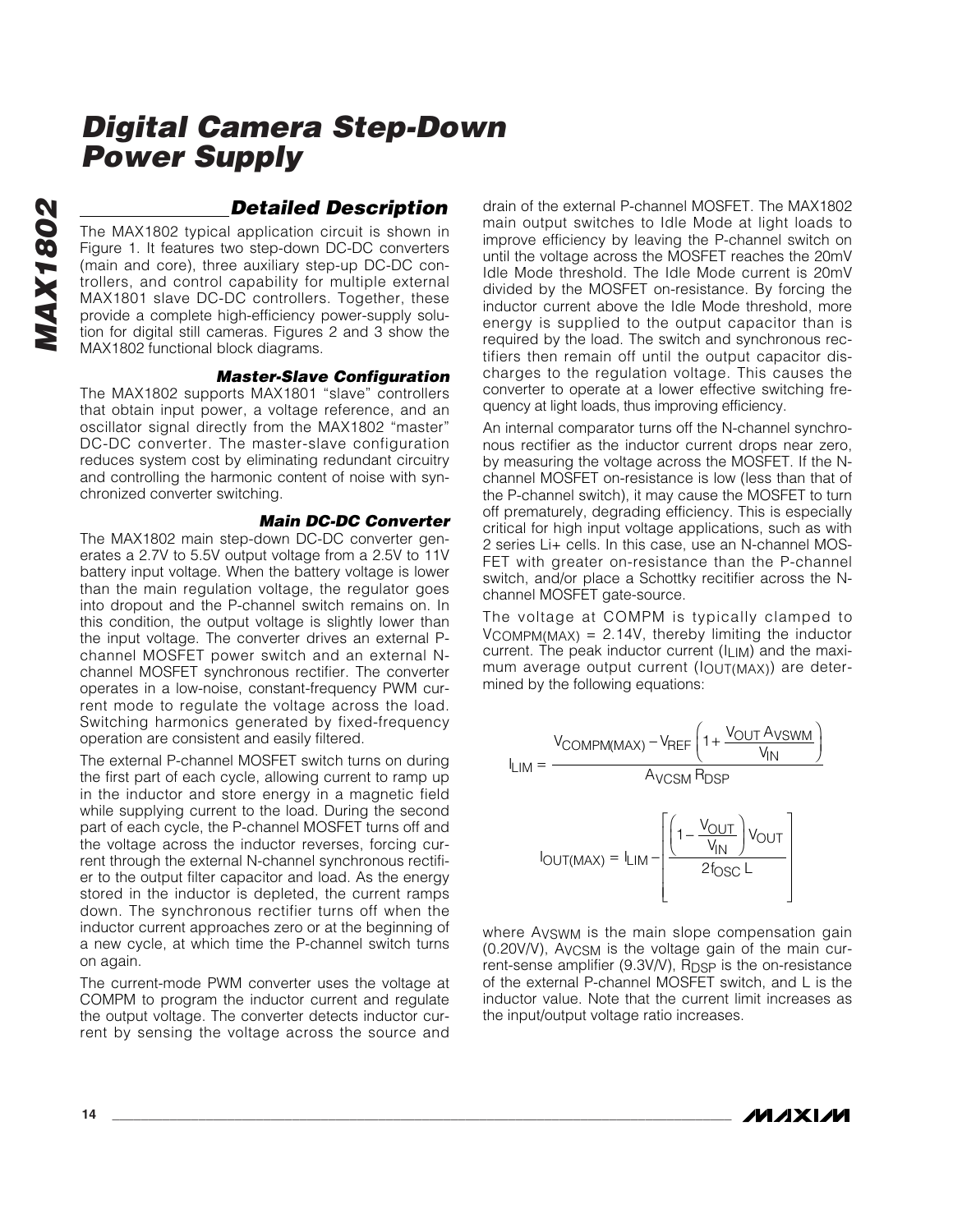

*Figure 1. Typical Application Circuit*

$$
\mathcal{N} \mathcal{N} \mathcal{N} \mathcal{N}
$$

*MAX1802*

**MAX1802**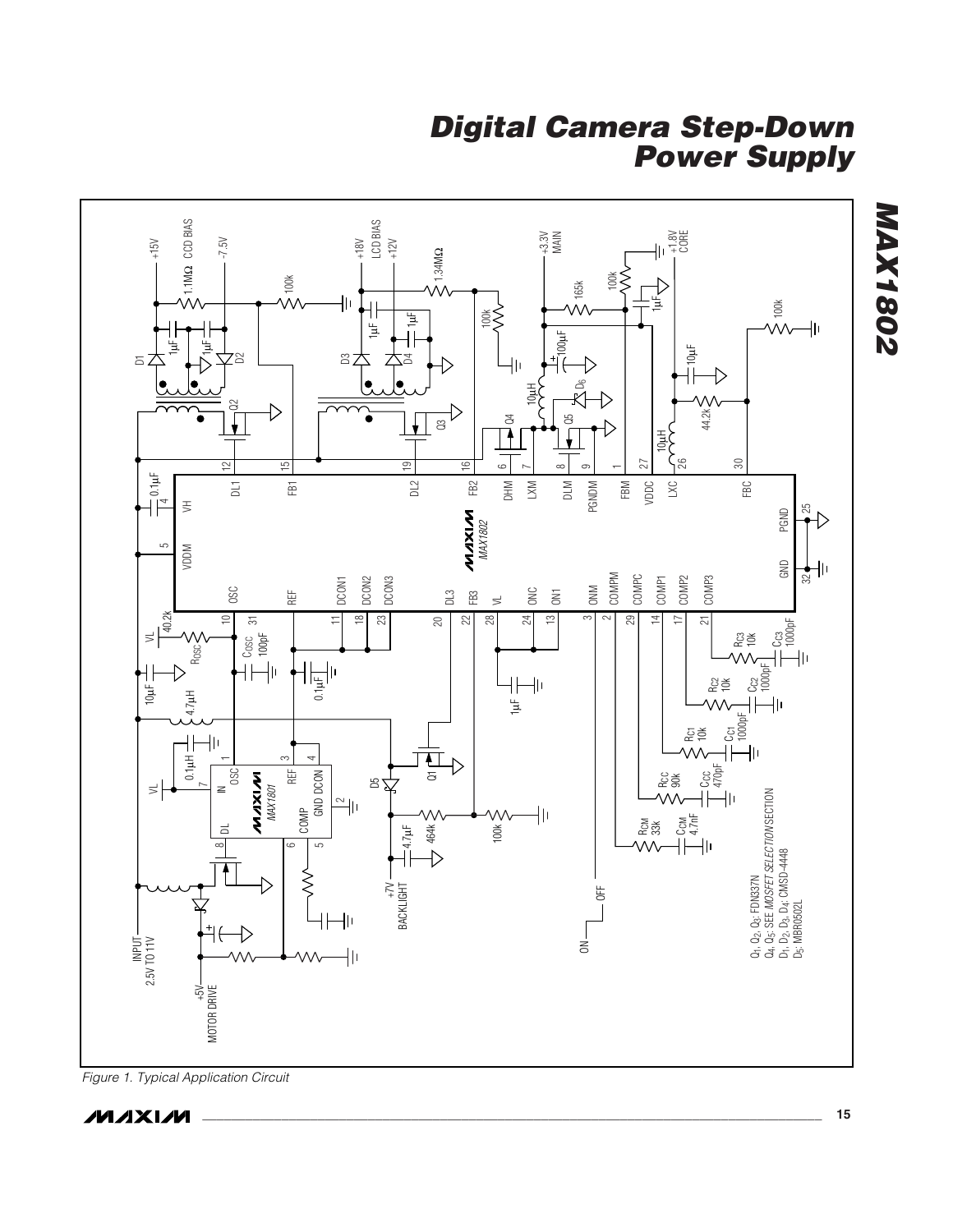*MAX1802* **MAX1802** 



*Figure 2. Simplified Block Diagram, Including Main and Core*

### *Core DC-DC Converter*

The MAX1802 core step-down DC-DC converter generates a 1.25V to 5.5V output voltage from the main controller output. The core converter has the same low-noise, constant-frequency PWM current-mode architecture as the main controller. However, it uses an internal P-channel MOSFET power switch and N-channel MOSFET synchronous rectifier to maximize efficiency and reduce circuit size and external component count. The core converter internally monitors the inductor current for current-mode regulation of the output voltage, as well as overload protection, automatic Idle Mode switchover, and turning off the synchronous rectifier when the inductor current approaches zero. By switching to Idle Mode at light loads and turning the synchronous rectifier off at zero current, light-load efficiency is improved. The core converter is inactive until the main output has started.

The voltage at COMPC is typically clamped to  $V_{COMPC(MAX)} = 2.14V$ , thereby limiting the inductor current. The peak inductor current limit  $(I<sub>LIM</sub>)$  and the maximum average output current (IOUT(MAX)) are determined by the following equations:



where AVSWC is the core slope compensation gain (0.20V/V), RCSC is the transresistance of the core current-sense amplifier (1V/A), and L is the inductor value. Note that the current limit increases as the input/output ratio increases.

### *Auxiliary DC-DC Controllers*

The MAX1802's three auxiliary controllers operate in a low-noise, fixed-frequency, PWM mode with output power limited by the external components. The con-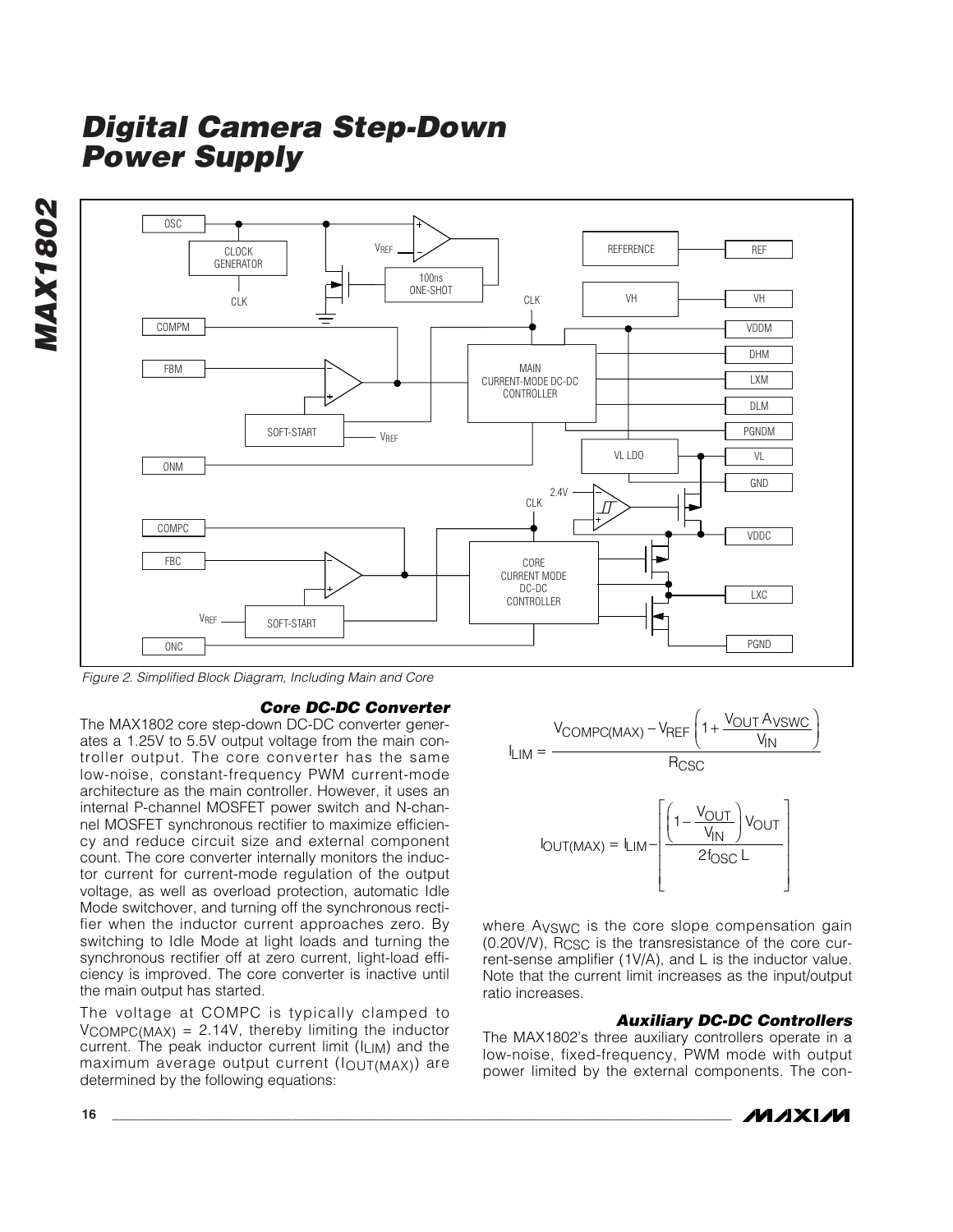

*Figure 3. Auxiliary Controller Block Diagram* 

trollers regulate their output voltages by modulating the pulse width of the drive signal for an external N-channel MOSFET switch. The auxiliary controllers are inactive until the main output has started.

Figure 3 shows a block diagram for a MAX1802 auxiliary PWM controller. The sawtooth oscillator signal at OSC governs the internal timing. At the beginning of each cycle, DL\_ goes high to turn on the external MOS-FET switch. The MOSFET switch turns off when the internally level-shifted sawtooth rises above COMP\_ or when the maximum duty cycle is exceeded. The switch remains off until the beginning of the next cycle. An internal transconductance amplifier establishes an integrated error voltage at COMP\_, thereby increasing the loop gain for improved regulation accuracy.

### *Power-Up Sequence*

The MAX1802 is in the shutdown state with all circuitry off when the ONM input is low (<1.3V). When ONM goes high, an internal linear regulator generates 3V at the VL output from the VDDM input to power internal circuitry. As VL rises above the 2.4V undervoltage lockout threshold, the internal reference and oscillator begin to function and the main DC-DC converter begins soft-start operation. The main DC-DC output reaches full regulation voltage after 1024 soft-start oscillator cycles. Once the main DC-DC converter completes soft-start, the core DC-DC converter and the auxiliary DC-DC controllers are enabled.

As the voltage at VDDC rises above 2.4V, the internal linear regulator turns off and an internal 3Ω switch connects VL directly to VDDC, which is typically connected to the output of the main DC-DC converter.

The core DC-DC converter and the auxiliary DC-DC controllers have independent on-off control and softstart. The main DC-DC converter shuts down with a low input at ONM. The core DC-DC converter shuts down with a low input at ONC. Turn auxiliary DC-DC converter 1 off by driving either ON1 or DCON1 to GND. Turn off auxiliary controller 2 or 3 by driving DCON2 or DCON3 to GND.

### *Reference*

The MAX1802 has an internal 1.248V, 1% reference. Connect a 0.1µF bypass capacitor from REF to GND within 0.2in (5mm) of the REF pin. REF can source up to 200µA of external load current, and it is enabled whenever ONM is high and VL is above the undervolt-



*IVI AXI IVI* 

*MAX1802*

**MAX1802**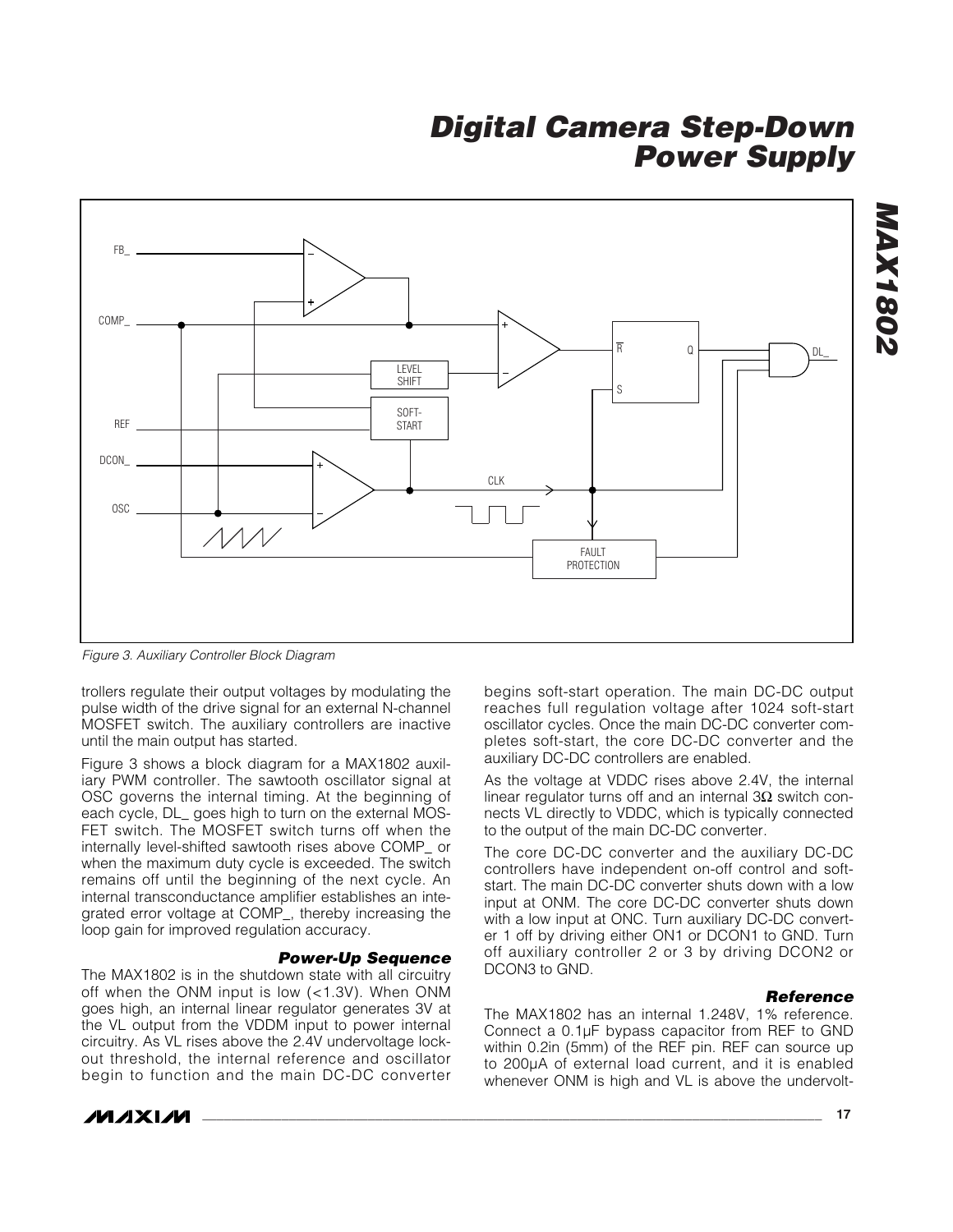age lockout threshold. The internal core converter, auxiliary controllers, and MAX1801 slave controllers each sink up to 30µA REF current during startup. If multiple MAX1801 controllers are turned on simultaneously, ensure that the master voltage reference can provide sufficient current, or buffer the reference with an appropriate unity-gain amplifier.

#### *Oscillator*

The oscillator uses a comparator, a 100ns one-shot, and an internal N-channel MOSFET switch in conjunction with an external timing resistor and capacitor to generate the oscillator signal at OSC (Figure 4). The capacitor voltage exponentially approaches VL from zero with a time constant given by the ROSCCOSC product when the switch is open, and the comparator output becomes high when the capacitor voltage reaches VREF (1.25V). At that time, the one-shot activates the internal MOSFET switch to discharge the capacitor within a 100ns interval, and the cycle repeats. Note that the oscillation frequency changes as VL changes during startup. The oscillation frequency is constant while the VL voltage is constant.

### *Maximum Duty Cycle*

The MAX1802's three auxiliary controllers use the sawtooth oscillator signal generated at OSC, the voltage at DCON\_, and an internal comparator to limit their maximum duty cycles (see *Setting the Maximum Duty Cycle*). Limiting the duty cycle can prevent saturation in some magnetic components. A low maximum duty cycle can also force the converter to operate in discontinuous current mode, simplifying design stability at the cost of a slight reduction in efficiency.

*Soft-Start* All the MAX1802 converters feature a soft-start function that limits inrush current and prevents excessive battery loading at startup by ramping the output voltage to the regulation voltage. This is achieved by increasing the internal reference inputs to the controller transconductance amplifiers from 0 to the 1.25V reference voltage over 1024 oscillator cycles when initial power is applied or when the controller is enabled.

### *Overload Protection*

The MAX1802's three auxiliary controllers have fault protection that prevents damage to transformer-coupled or SEPIC circuits due to an output overload condition. When the output voltage drops out of regulation for 1024 oscillator clock periods, the auxiliary controller is disabled to prevent excessive output current. Restart the controller by cycling the voltage at ON\_ or DCON\_ to GND and back to the on state. For a step-up appli-





*Figure 4. Oscillator*

cation, short-circuit current is not limited, due to the DC current path through the inductor and output rectifier to the short circuit. If short-circuit protection is required in a step-up configuration, use a protection device such as a fuse to limit short-circuit current.

### *Design Procedure*

### *Setting the Switching Frequency*

Choose a switching frequency to optimize external component size or circuit efficiency for the particular MAX1802 application. Switching frequencies between 400kHz and 500kHz offer a good balance between component size and circuit efficiency. Higher frequencies allow smaller components, and lower frequencies improve efficiency.

The switching frequency is set with an external timing resistor ( $R$ <sub>OSC</sub>) and capacitor ( $C$ <sub>OSC</sub>). At the beginning of a cycle, the timing capacitor charges through the resistor until it reaches  $V_{REF}$ . The charge time  $t_1$  is:

 $t_1 = -Rosc(Cosc + 10pF)$  In  $[1 - (V_{REF} / V_{VL})]$ 

Once the voltage at OSC reaches VREF, it discharges through an internal switch over time  $t_2$  = 200ns. The oscillator frequency is  $f$ <sub>OSC</sub> =  $1 / (t_1 + t_2)$ . Set  $f$ <sub>OSC</sub> in the range 100kHz  $\leq$  fosc  $\leq$  1MHz. Choose Cosc between 47pF and 470pF. Determine R<sub>OSC</sub> from the relation: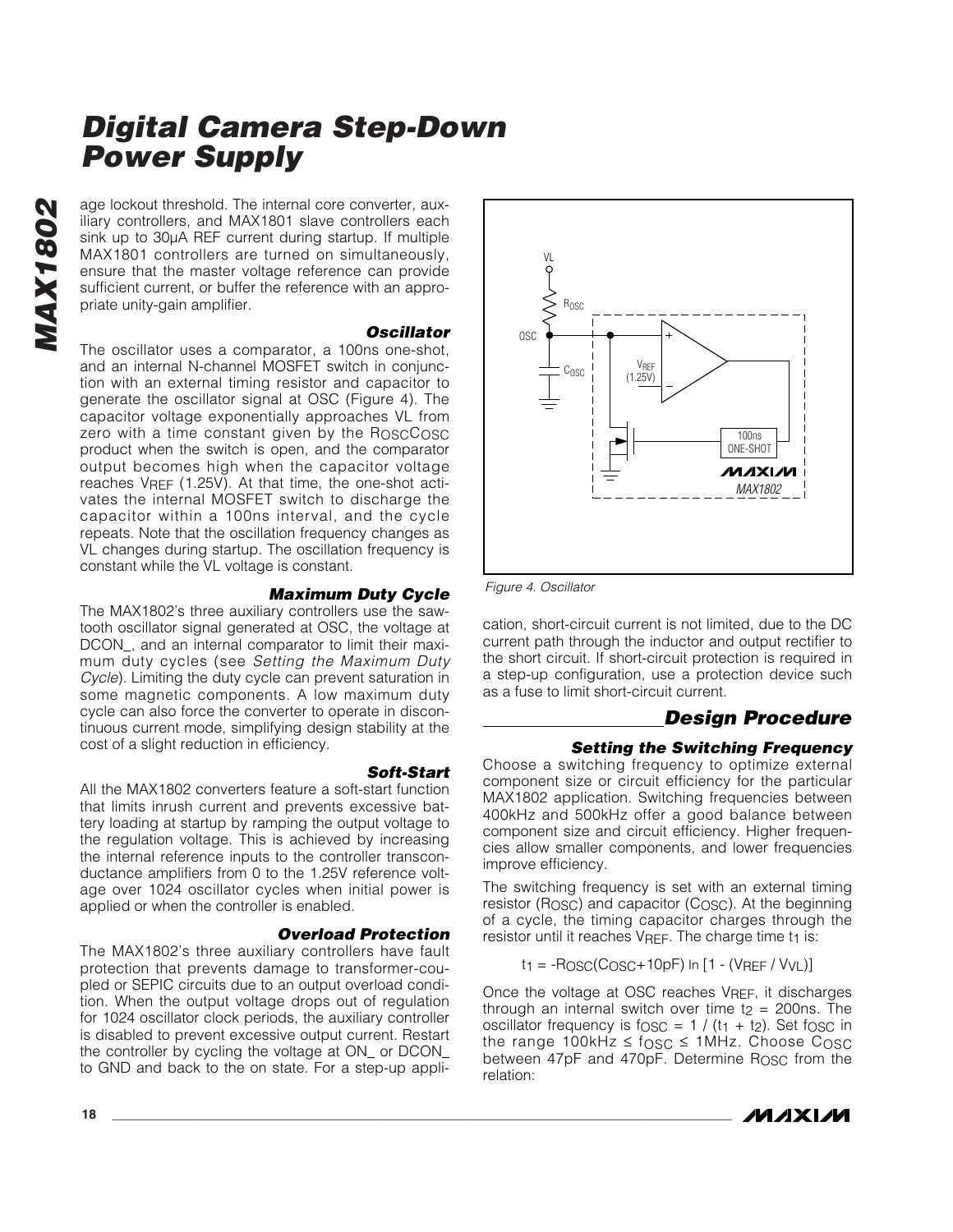$R$ OSC = (200ns - 1/fOSC) / (COSC + 10pF)  $\times$ ln (1 - VREF / VVL)

See the *Typical Operating Characteristics* for f<sub>OSC</sub> vs. Rosc using different values of Cosc. Due to duty cycle limitation in the main controller, keep fosc  $\leq$  V<sub>MAIN</sub> /  $(VVDDM(MAX) \times 500$ ns).

#### *Setting the Output Voltages*

Set the MAX1802 output voltage of each converter by connecting a resistive voltage-divider from the output voltage to the corresponding FB\_ input. The FB\_ input bias current is <100nA, so choose RL (the low-side FB\_-to-GND resistor) to be 100kΩ. Choose RH (the high-side output-to-FB\_ resistor) according to the relation:

$$
R_{H} = R_{L} \left[ \frac{V_{OUT}}{1.248} - 1 \right]
$$

#### *Setting the Maximum Duty Cycle*

The oscillator signal at OSC and the voltage at DCON\_ are used to generate the internal clock signals for the three MAX1802 auxiliary controllers (CLK in Figure 3). The internal clock's falling edge occurs when VOSC exceeds V<sub>DCON</sub> (set by a resistive divider). The internal clock's rising edge occurs when VOSC falls below 0.25V (Figure 5).

The adjustable maximum duty cycle range is 40% to 90% (see Maximum Duty Cycle vs. V<sub>DCON</sub> in the *Typical Operating Characteristics*). The maximum duty cycle defaults to 76% at 100kHz if V<sub>DCON</sub> is at or above the voltage at VRFF (1.25V) (see Default Maximum Duty Cycle vs. Frequency in the *Typical Operating Characteristics*). The controller shuts down if  $V_{DCON}$  is <0.3V.

### *Inductor Selection*

#### *Main and Core Step-Down Converters*

MAX1802 main and core step-down converters offer best efficiency when the inductor current is continuous. For most designs, a reasonable inductor value (LIDEAL) can be derived from the following equation, which sets continuous peak-to-peak inductor current at 1/3 the DC inductor current:

$$
L_{\text{IDEAL}} = \left(\frac{3(V_{\text{IN}} - V_{\text{DSP}})D(1 - D)}{I_{\text{OUT}}f_{\text{OSC}}}\right)
$$

where D, the duty cycle, is given by:

$$
D = \frac{V_{OUT} + V_{DSN}}{V_{IN} - V_{DSP} + V_{DSN}}
$$



*Figure 5. Auxiliary Controller Internal Clock Signal Generation* 

In these equations, V<sub>DSP</sub> is the voltage drop across the P-channel MOSFET switch, and V<sub>DSN</sub> is the voltage drop across the N-channel MOSFET synchronous rectifier. Given LIDEAL, the consistent peak-to-peak inductor current is 0.33 IOUT. The maximum inductor current is 1.17 IOUT.

Inductance values smaller than LIDEAL can be used; however, the maximum inductor current will rise as L is reduced, and a larger output capacitance will be required to maintain the same output ripple. For stable operation, the minimum inductance is limited by the internal slope compensation. The minimum inductor values for main and core are given by:

and

$$
L_{MIN(CORE)} = \left(1 - \frac{0.5}{D_{MAX}}\right) \frac{V_{OUT}}{0.13 f_{OSC}}
$$

 $MIN(MAIN) = \left(1 - \frac{1}{D_{MAX}}\right)$  0.013 f  $(MAIN) = \left(1 - \frac{0.5}{D_{MAX}}\right) \frac{VOUT TDSP}{0.013 f_{OSC}}$  $= \left(1 - \frac{0.5}{D_{MAX}}\right) \frac{V_C}{0.1}$ 

 $L_{MIN(MAIN)} = \left(1 - \frac{1}{D}\right)$ 

where R<sub>DSP</sub> is the on-resistance of the P-channel MOS-FET switch, and  $D_{MAX} = V_{OUT} / V_{IN}$ .

#### *Auxiliary Step-Up Controllers*

V<sub>OUT</sub> R

 $\overline{\phantom{a}}$  $1 - \frac{0.5}{D_{MAX}} \frac{V_{OUT}}{0.013}$ 

The three MAX1802 auxiliary step-up controllers offer best efficiency when the inductor current is continuous.

*IVI AXI IVI*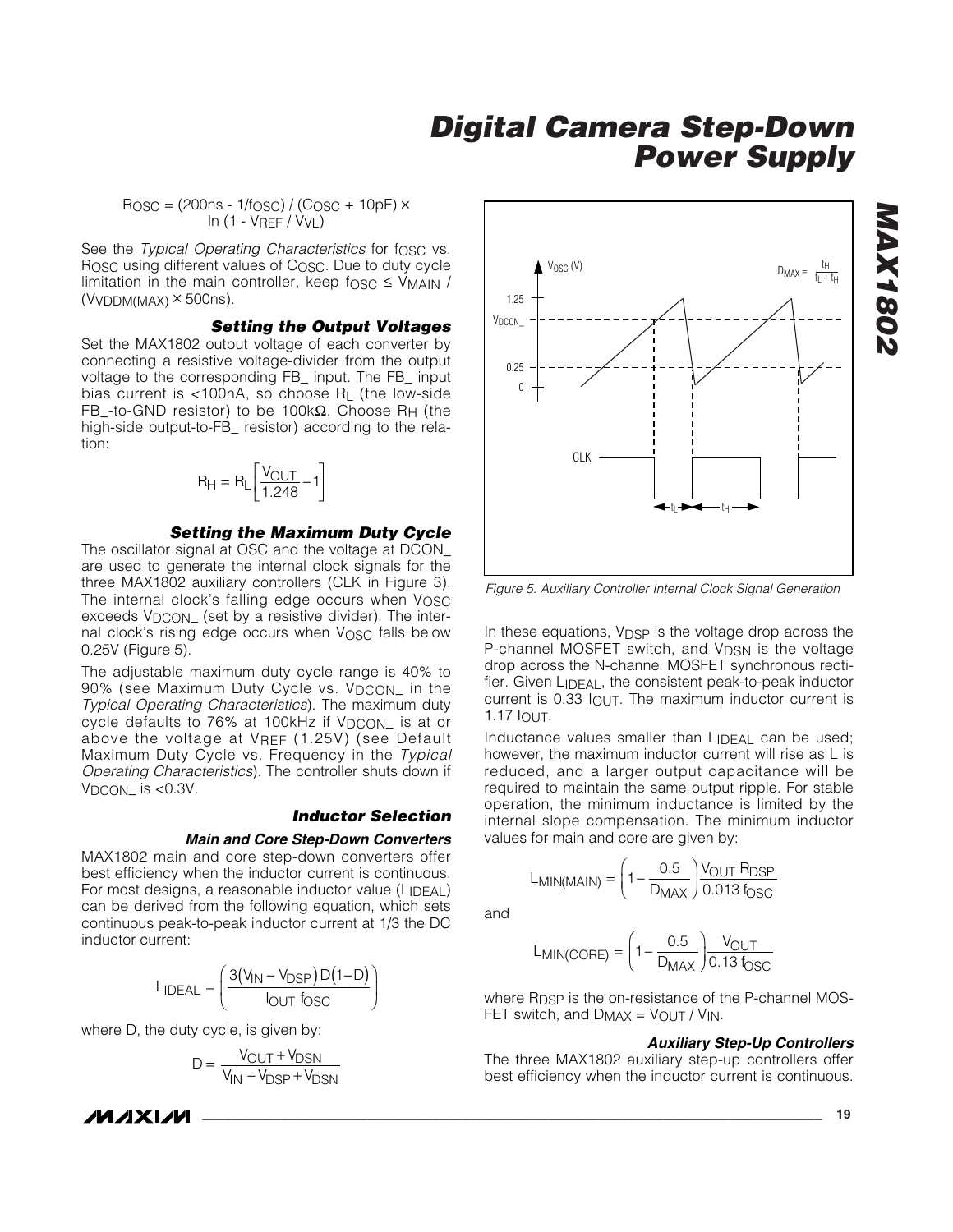Use discontinuous current when the step-up ratio  $(V_{\text{OUT}}/V_{\text{IN}})$  is greater than 1 / (1 - DMAX).

#### *Continuous Inductor Current*

A reasonable inductor value (LIDEAL) can be derived from the following equation, which sets continuous peak-to-peak inductor current at 1/3 the DC inductor current:

$$
L_{\text{IDEAL}} = \frac{3(V_{\text{IN}(\text{MAX})} - V_{\text{DSN}})D(1 - D)}{I_{\text{OUT}}f_{\text{OSC}}}
$$

where D, the duty cycle, is given by:

$$
D \approx 1 - \frac{V_{IN}}{V_{OUT} + V_D}
$$

In these equations, V<sub>DSN</sub> is the voltage drop across the N-channel MOSFET switch, and V<sub>D</sub> is the forward voltage drop across the rectifier. Given LIDEAL, the consistent peak-to-peak inductor current is 0.33 IOUT / (1 - D). The maximum inductor current is 1.17  $I_{OUT}$  / (1 - D).

Inductance values smaller than LIDFAL can be used; however, the maximum inductor current will rise as L is reduced, and a larger output capacitance will be required to maintain the same output ripple.

The inductor current will become discontinuous if lout decreases by more than a factor of six from the value used to determine LIDEAL.

### *Discontinuous Inductor Current*

In the discontinuous mode, each MAX1802 auxiliary controller regulates the output voltage by adjusting the duty cycle to allow adequate power transfer to the load. To ensure regulation under worst-case load conditions (maximum IOUT), choose:

$$
L = \frac{V_{OUT}D_{MAX}}{2 I_{OUT} f_{OSC}}
$$

The peak inductor current is  $V_{IN}$  D<sub>MAX</sub> / (L f<sub>OSC</sub>).

The inductor's saturation current rating should meet or exceed the calculated peak inductor current.

### *Input and Output Filter Capacitors*

The input capacitor  $(C_{IN})$  reduces the current peaks drawn from the battery or input power source. The impedance of the input capacitor at the switching frequency should be less than that of the input source so that high-frequency switching currents do not pass through the input source.

The output capacitor is required to keep the output voltage ripple small and to ensure regulation control-loop stability. The output capacitor must have low impedance at the switching frequency. Tantalum and ceramic capacitors are good choices. Tantalum capacitors typically have high capacitance and medium-to-low equivalent series resistance (ESR) so that ESR dominates the impedance at the switching frequency. In turn, the output ripple is approximately:

$$
V_{RIPPLE} \approx I_L(p-p) ESR
$$

where  $I_L(p-p)$  is the peak-to-peak inductor current.

Ceramic capacitors typically have lower ESR than tantalum capacitors, but with relatively small capacitance that dominates the impedance at the switching frequency. In turn, the output ripple is approximately:

$$
V_{RIPPLE} \approx I_L(p-p) Z_C
$$

where  $I_L(p-p)$  is the peak-to-peak inductor current, and  $Z_C \approx 1 / (2 \pi \text{ f} \cos C \text{ C} \cos T)$ .

See the *Compensation Design* section for a discussion of the influence of output capacitance and ESR on regulation control-loop stability.

The capacitor voltage rating must exceed the maximum applied capacitor voltage. For most tantalum capacitors, manufacturers suggest derating the capacitor by applying no more than 70% of the rated voltage to the capacitor. Ceramic capacitors are typically used up to the voltage rating of the capacitor. Consult the manufacturer's specifications for proper capacitor derating.

### *MOSFET Selection*

The MAX1802 main converter and auxiliary controllers drive external logic-level P- and/or N-channel MOSFETs as the circuit switching elements. The key selection parameters are:

- On-resistance (R<sub>DS(ON)</sub>)
- Maximum drain-to-source voltage (V<sub>DS(MAX)</sub>)
- Total gate charge  $(Q_q)$
- Reverse transfer capacitance (CRSS)

Because the main converter's external MOSFETs are used for current sense, they directly determine the output current capability and efficiency of the main converter. It is important to select the appropriate external MOSFETs for the main converter. The P-channel on $resistance (R_{DSP})$  at minimum input voltage (V<sub>VDDM</sub>) must be low enough so that the converter can produce the desired output current as determined by the IOUT(MAX) equation in the *Main DC-DC Converter* section. The N-channel on-resistance  $(R_{DSN})$  determines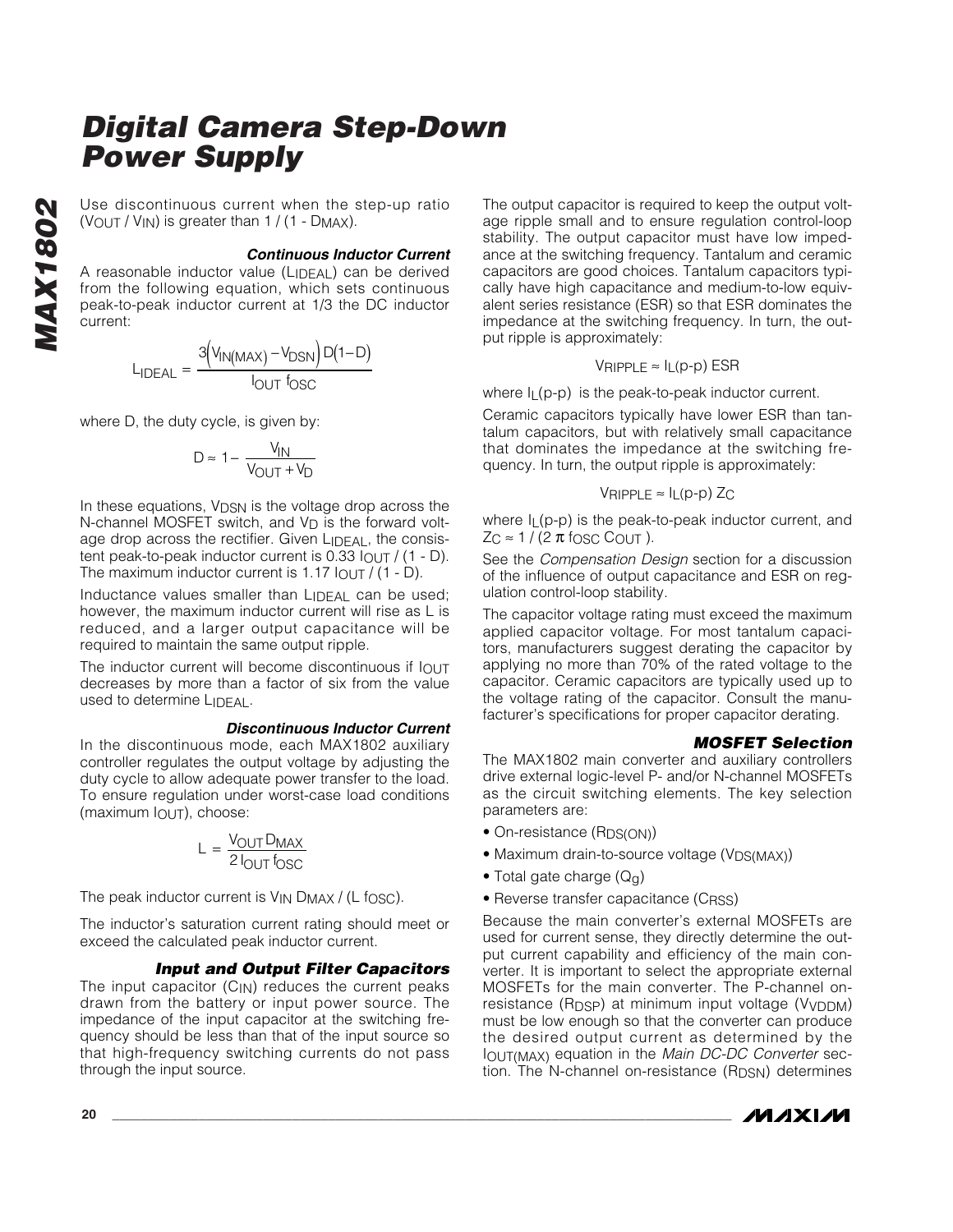the N-channel turn-off current (equal to 17mV/Rpsn). Choose R<sub>DSN</sub> value between R<sub>DSP</sub> and 3R<sub>DSP</sub> to keep the N-channel turn-off current low for optimal efficiency. If a lower R<sub>DSN</sub> is used, connect a Schottky diode from PGNDM to LXM for better efficiency (see *Diode Selection*).

For the main converter, the external gate drive swings between the voltage at VDDM and GND. For the auxiliary controllers, the external gate drive swings between the voltage at VDDC and GND. Use a MOSFET whose on-resistance is specified at or below the minimum gate drive voltage swing, and make sure that the maximum voltage swing does not exceed the maximum gate-source voltage specification of the MOSFET. The gate charge,  $Q<sub>q</sub>$ , includes all capacitance associated with gate charging and helps to predict the transition time required to drive the MOSFET between on and off states. The power dissipated in the MOSFET is due to R<sub>DS(ON)</sub> and transition losses. The R<sub>DS(ON)</sub> loss is:

### $P_1 \approx D I_L^2 RDS(ON)$

where D is the duty cycle, I<sub>L</sub> is the average inductor current, and R<sub>DS(ON)</sub> is the on-resistance of the MOS-FET. The transition loss is approximately:

$$
P_2 \approx \frac{V_{SWING} l_L f_{OSC} t_T}{3}
$$

where VSWING is VOUT for the auxiliary controllers or  $V_{IN(MAX)}$  for the main and core converters,  $I_L$  is the average inductor current, fOSC is the converter switching frequency, and  $t\bar{t}$  is the transition time. The transition time is approximately  $Q<sub>g</sub>$  / I<sub>G</sub>, where  $Q<sub>g</sub>$  is the total gate charge, and IG is the gate drive current (0.4A typ).

The total power dissipation in the MOSFET is  $P$ MOSFET =  $P_1$  +  $P_2$ .

#### *Diode Selection*

The main and core converters use synchronous rectifiers and thus do not require a diode. However, if the external N-channel synchronous rectifier has low onresistance (less than the P-channel on-resistance), the high N-channel turn-off current results in lower efficiency. In that case, connect a Schottky diode, rated for maximum output current, from PGNDM to LXM to improve efficiency.

The auxiliary controllers require external rectifiers. For low-output-voltage applications, use a Schottky diode to rectify the output voltage because of the diode's low forward voltage and fast recovery time. Schottky diodes exhibit significant leakage current at high reverse voltages and high temperatures. Thus, for high-voltage, high-temperature applications, use ultra-fast junction rectifiers.

#### *Compensation Design*

Each DC-DC converter has an internal transconductance error amplifier whose output is used to compensate the control loop. Typically, a series resistor and capacitor are inserted from COMP\_ to GND to form a pole-zero pair. The external inductor, the output capacitor, the compensation resistor and capacitor, and for the main converter, the external P-channel MOSFET, govern control-loop stability. The inductor and output capacitor are usually chosen in consideration of performance, size, and cost, but the compensation resistor and capacitor are chosen to optimize control-loop stability. The component values in the circuit of Figure 1 yield stable operation over a broad range of input/output voltages and converter switching frequencies. Follow the procedures below for optimal compensation.

In the following descriptions, Bode plots are used to graphically describe the loop response of the converters over frequency. The Bode plot shows loop gain and phase vs. frequency. A single pole results in a -20dB per decade slope and a -90° phase shift, and a single zero results in a +20dB per decade slope and a +90° phase shift. The stability of the system can be determined by the phase margin (how far from 0° the loop phase is when the response drops to 0dB) and gain margin (how far below 0dB the gain is when the phase reaches 0°). The system is stable for phase margins >30°, and a phase margin of 45° is preferred. The gain margin should be at least 10dB.

#### *Main Converter*

The main converter uses current mode to regulate the output voltage by forcing the required current through the inductor. Since the P-channel MOSFET operates with constant drain-source on-resistance  $(R_{\text{DSP}})$ , the voltage across the MOSFET is proportional to the inductor current. The converter current-sense amplifier measures the "on" MOSFET drain-source voltage to determine the inductor current for regulation. The gain through the current-sense amplifier (measured across the MOSFET) is  $Av_{CSM} = 9.3V/V$ . The voltage-divider attenuates the loop gain by  $AVDV = VREF / VOUT$ , and the gain DC voltage of the error amplifier is  $AVEA =$ 2000V/V. The controller forces the peak inductor current  $(I_L)$  such that:

IL RDSP AVCSM = VOUT AVDV AVEA

or

 $I_L = V_{OUT}$  Avdy Avea / (Avcsm Rdsp)

**MAXM**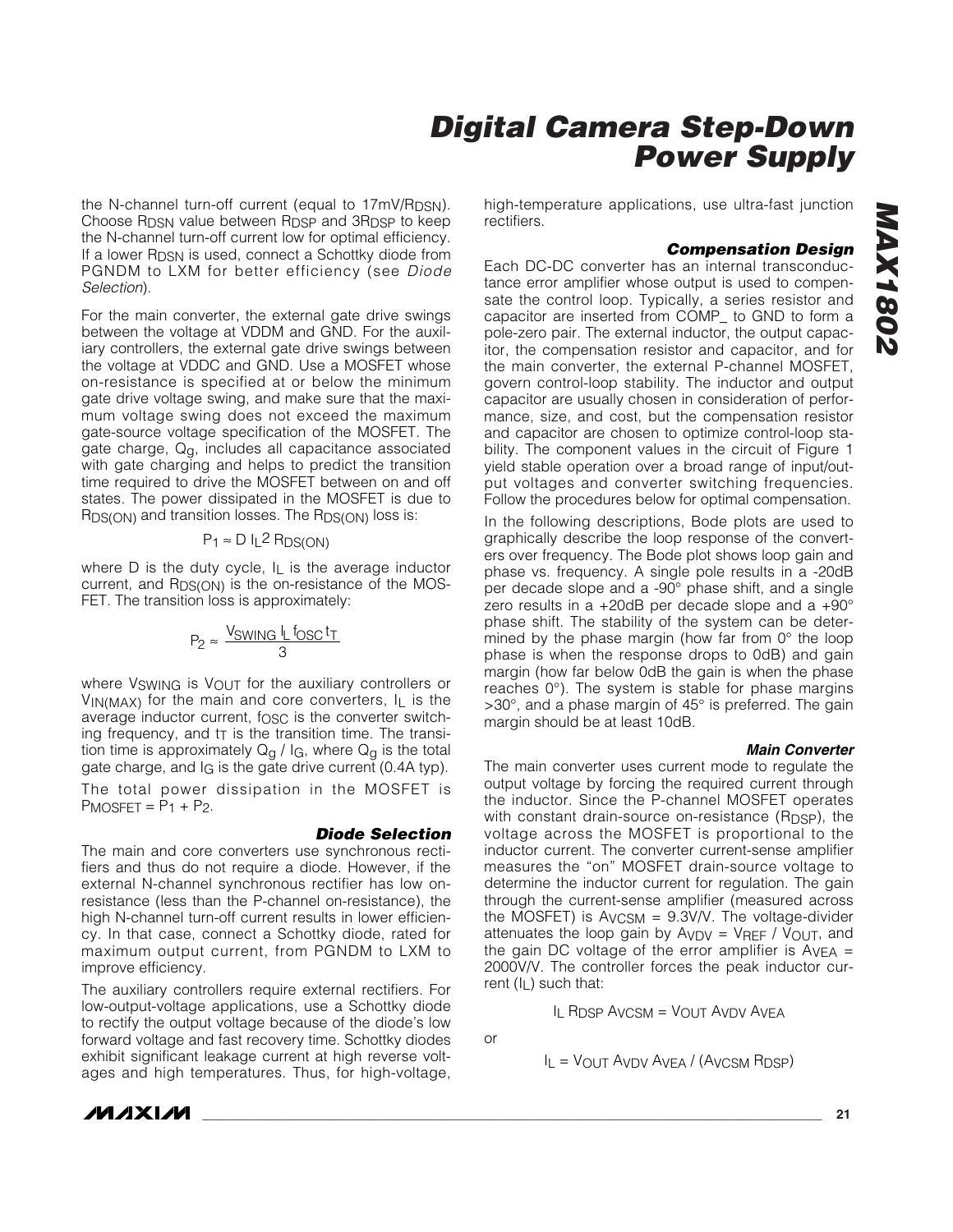and the output voltage is  $I_{\text{OUT}}$  R<sub>LOAD</sub>, which is equal to IL RLOAD. Thus, the total DC loop gain is:

AVDC = RLOAD AVDV AVEA / (AVCSM RDSP)

or

AVDC = 215 VREF RLOAD / (VOUT RDS(ON))

Because of the current-mode control, there is a single pole in the loop response due to the output capacitor. This pole is at the frequency (in Hz):

 $P_O = 1 / (2\pi R_{LOAD} C_{OUT})$ 

Note that as the load resistance increases, the pole moves to a lower frequency. However, the DC loop gain increases by the same amount since they are both dependent on R<sub>LOAD</sub>. Thus, the crossover frequency (frequency at which the loop gain drops to 0dB), which is the product of the pole and the gain, remains at the same frequency.

The compensation network creates a pole and zero at the frequencies (in Hz):

$$
P_C = G_{EA} / (4000\pi C_C) = 1 / (4 \times 10^7 \pi C_C)
$$

and

$$
Z_C = 1 / (2\pi \, \text{R}_C \, C_C)
$$

and the ESR of the output filter capacitor causes a zero in the loop response at the frequency (in Hz):

$$
Z_O = 1 / (2\pi \, \text{C}_{OUT} \, \text{ESR})
$$

The DC gain and the poles and zeros are shown in the Bode plot of Figure 6.

To achieve a stable circuit with the Bode plot of Figure 6, use the following procedure:

1) Determine the desired crossover frequency, either 1/3 of the zero due to the output capacitor ESR:

$$
f_C = Z_O / 3 = \frac{1}{6\pi C_{OUT}ESR}
$$

or 1/5 of the switching frequency:

$$
f_C = \frac{f_{SW}}{5}
$$

whichever is lower.

2) Determine the pole frequency due to the output capacitor and the load resistor:

$$
P_O = \frac{1}{2\pi R_{LOAD(MIN)}C_{OUT}}
$$



*Figure 6. Current-Mode Step-Down Converter Bode Plot*

or

$$
P_O = \frac{I_{LOAD(MAX)}}{2\pi V_{OUT}C_{OUT}}
$$

3) Determine the compensation resistor required to set the desired crossover frequency:

$$
R_C = \frac{20M\Omega f_C}{A_{VDC}P_O}
$$

or, by simplifying and using the typical  $V_{REF} = 1.25V$ :

 $RC = 468k\Omega/V$  VOUT COUT RDSP fc

4) Determine the compensation capacitor to set the proper error-amplifier pole and zero determined from the above equations:

$$
C_C = \frac{1}{2\pi R_C P_O}
$$

#### *Core Converter*

Compensating the core converter is similar to the compensation of the main converter described above. The only difference is that the current is measured internally, and the gain (transresistance) of the current-sense amplifier is  $R_{\text{CSC}} = 1.0V/A$ . The DC loop gain is:

$$
A_{\text{VDC}} = 2000 \, \text{V}_\text{REF} \, R_{\text{LOAD}} \, / \, V_{\text{OUT}}
$$

$$
\boldsymbol{M}\boldsymbol{\Lambda}\boldsymbol{X}\boldsymbol{I}\boldsymbol{\mathcal{M}}
$$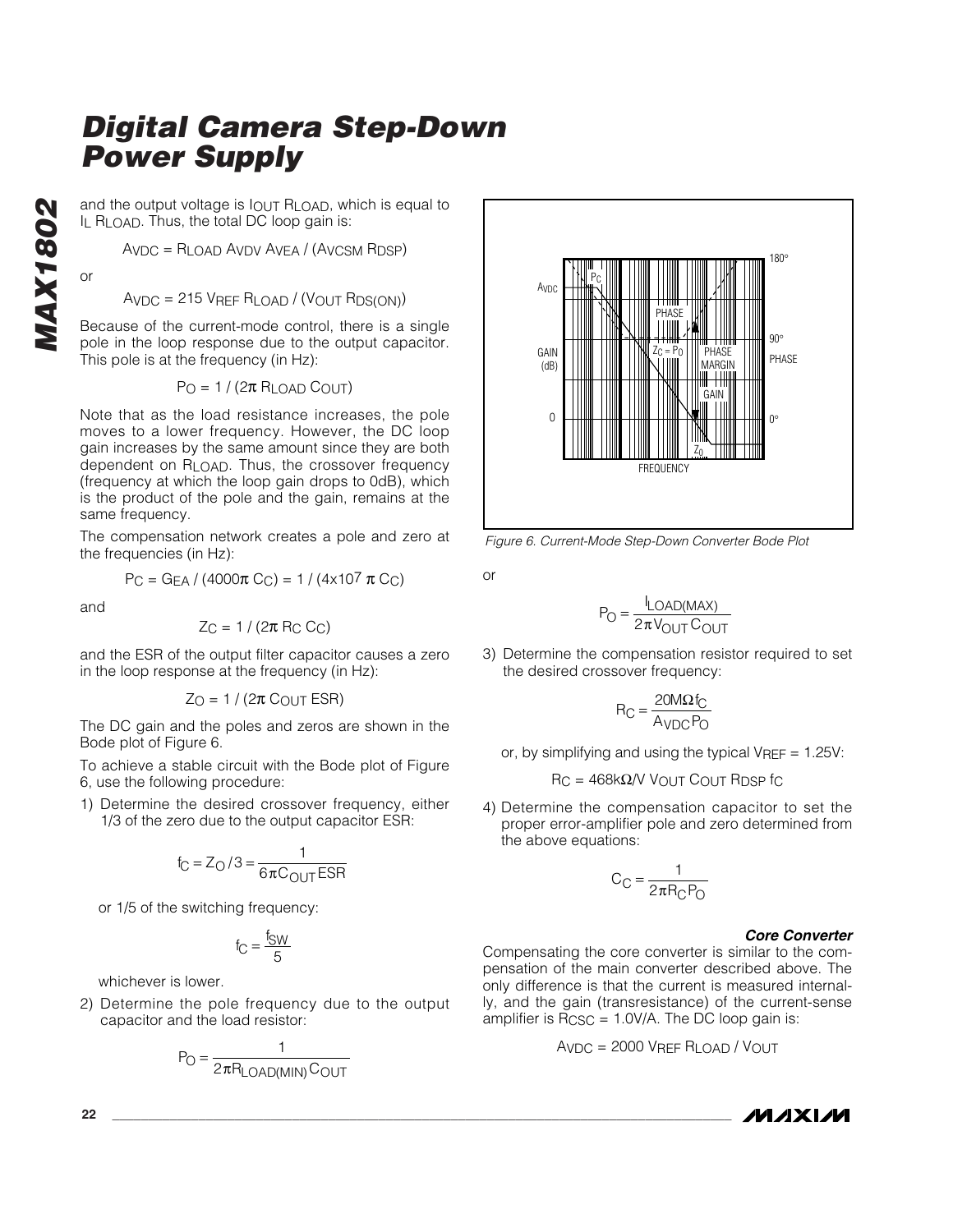To achieve a stable circuit for the core converter, use the following procedure:

1) Determine the desired crossover frequency, either 1/3 of the zero due to the output capacitor ESR:

$$
f_C = \frac{Z_O}{3} = \frac{1}{6\pi C_{OUT}ESR}
$$

or 1/5 of the switching frequency:

$$
f_C = \frac{f_{SW}}{5}
$$

whichever is lower.

2) Determine the pole frequency due to the output capacitor and the load resistor:

$$
P_O = \frac{1}{2\pi R_{LOAD(MIN)}C_{OUT}}
$$

or

$$
P_O = \frac{I_{LOAD(MAX)}}{2\pi V_{OUT}C_{OUT}}
$$

3) Determine the compensation resistor required to set the desired crossover frequency:

$$
R_C = \frac{20M\Omega f_C}{A_{VDC}P_O}
$$

or, by simplifying and using the typical  $V_{REF} = 1.25V$ :

$$
RC = 50k\Omega/V
$$
 VOUT COUT fc

4) Determine the compensation capacitor to set the proper error-amplifier pole and zero determined from the above equations:

$$
C_C = \frac{1}{2\pi R_C P_O}
$$

#### *Auxiliary Controllers*

The auxiliary controllers use voltage mode to regulate their output voltages. The following explains how to compensate the control system for optimal performance. The compensation differs depending on whether the inductor current is continuous or discontinuous.

#### *Discontinuous Inductor Current*

For discontinuous inductor current, the PWM controller has a single pole. The pole frequency and DC gain of the PWM controller are dependent on the operating duty cycle, which is:

$$
D = (2 \text{ L } \text{fosc} / \text{Re})^{1/2}
$$

where R<sub>E</sub> is the equivalent load resistance, or:

$$
R_E = V_{IN}^2 \quad R_{LOAD} / (V_{OUT} (V_{OUT} - V_{IN}))
$$

The frequency of single pole due to the PWM converter is:

 $P_O = (2 V_{OUT} - V_{IN}) / (2\pi (V_{OUT} - V_{IN}) R_{LOAD} C_{OUT})$ 

and the DC gain of the PWM controller is:

 $AvO = 2 VOUT (VOUT - VIN) RLOAD / ((2 VOUT - VIN) D)$ 

Note that, as in the current-mode, step-down cases above, as  $R_{\text{I}}$   $\cap$  an is increased, the pole frequency decreases and the DC gain increases proportionally. Since the crossover frequency is the product of the pole frequency and the DC gain, it remains independent of the load.

As in the cases of the main and core converters, the gain through the voltage-divider is  $A_{VDV}$  =  $V_{REF}$  /  $V_{OUT}$ , and the DC gain of the error amplifier is  $A_{VEA} = 2000V/V$ . Thus, the DC loop gain is  $A_{VDC} = A_{VDV} A_{VEA} A_{VOL}$ .

The compensation resistor-capacitor pair at COMP cause a pole and zero at frequencies (in Hz):

$$
P_C = G_{EA} / (4000\pi C_C) = 1 / (4 \times 10^7 \pi C_C)
$$

$$
Z_{\rm C} = 1/(2\pi \, \text{R}_{\rm C} \, \text{C}_{\rm C})
$$

and the ESR of the output filter capacitor causes a zero in the loop response at the frequency (in Hz):  $Z_0 = 1/$  $(2π C<sub>OUT</sub> ESR).$ 

The DC gain and the poles and zeros are shown in the Bode plot of Figure 7. To achieve a stable circuit with the Bode plot of Figure 7, follow the procedure below:

- 1) Choose the RC that is equivalent to the inverse of the transconductance of the error amplifier,  $1/R_C =$  $GEA = 100 \mu s$ , or R<sub>C</sub> = 10k $\Omega$ . This sets the high-frequency voltage gain of the error amplifier to 0dB.
- 2) Determine the maximum output pole frequency:

 $P_{O(MAX)} = \frac{29001 - 91N}{2\pi (9001 - 91N)R_{LOAD(MIN)}C_{OUT}}$ <u>= 2π(Vout - Vin Pload(min)</u><br>Σπ(Vout - Vin)Rload(min)

where  $R_{LOAD(MIN)} = V_{OUT} / I_{OUT(MAX)}$ .

### **MAXIM**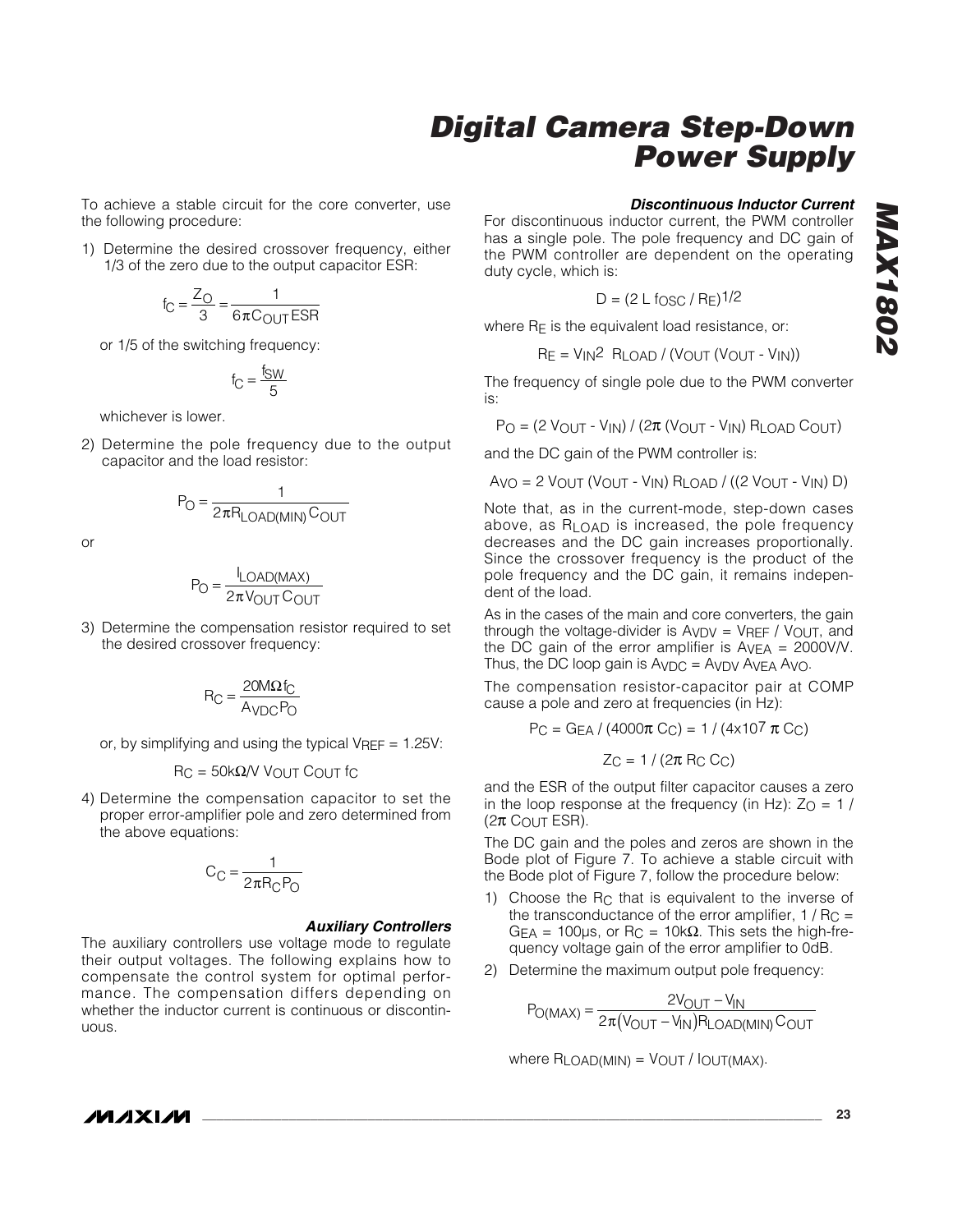*MAX1802* **MAX1802**  3) Place the compensation zero at the same frequency as the maximum output pole frequency (in Hz):

$$
Z_{\rm C} = \frac{1}{2\pi R_{\rm C} C_{\rm C}} = \frac{2V_{\rm OUT} - V_{\rm IN}}{2\pi (V_{\rm OUT} - V_{\rm IN}) R_{\rm LOAD(MIN)} C_{\rm OUT}}
$$

Solving for CC:

$$
C_{C} = C_{OUT} V_{OUT} \left[ \frac{V_{OUT} - V_{IN}}{R_{C} I_{OUT(MAX)} (2V_{OUT} - V_{IN})} \right]
$$

Use values of  $C_{C}$  < 10nF. If the above calculation determines that the capacitor should be  $>10nF$ , use  $C_C =$ 10nF, skip step 4, and go to step 5.

4) Determine the crossover frequency (in Hz):

$$
f_C = \frac{V_{REF}}{\pi \, DC_{OUT}}
$$

and to maintain at least 10dB gain margin, make sure that the crossover frequency is ≤1/3 of the ESR zero frequency, or  $3fC \leq Z_O$ , or  $ESR \leq D / 6$  VREF.

If this is not the case, go to step 5 to reduce the erroramplifier high-frequency gain to decrease the crossover frequency.

5) The high-frequency gain may be reduced, thus reducing the crossover frequency, as long as the zero due to the compensation network remains at or below the crossover frequency. In this case:

$$
ESR \leq \frac{D}{G_{EA}R_C 6V_{REF}}
$$

and

$$
f_C = \frac{G_{EA}R_C V_{REF}}{\pi D C_{OUT}} \ge \frac{1}{2\pi R_C C_C}
$$

Choose COUT, RC, and CC to satisfy both equations simultaneously.

#### *Continuous Inductor Current*

For continuous inductor current, there are two conditions that change, requiring different compensation. The response of the control loop includes a right-halfplane zero and a complex pole pair due to the inductor and output capacitor. For stable operation, the controller-loop gain must drop below unity (0dB) at a much lower frequency than the right-half-plane zero frequency. The zero arising from the ESR of the output capacitor is typically used to compensate the control circuit by increasing the phase near the crossover frequency,



*Figure 7. Discontinuous-Current, Voltage-Mode, Step-Up Controller Bode Plot*

increasing the phase margin. If a low-value, low-ESR output capacitor (such as a ceramic capacitor) is used, the ESR-related zero occurs at too high a frequency and does not increase the phase margin. In this case, use a lower value inductor so that it operates with discontinuous current (see the *Discontinuous Inductor Current* section).

For continuous inductor current, the gain of the voltage divider is  $AVDV = VREF / VOUT$ , and the DC gain of the error amplifier is  $A_{VEA} = 2000$ . The gain through the PWM controller in continuous current is:

$$
A_{\text{VO}} = \frac{V_{\text{OUT}}^2}{V_{\text{IN}} V_{\text{REF}}}
$$

Thus, the total DC loop gain is:  $A_{VDC} = 2000 V_{OUT} / V_{IN}$ .

The complex pole pair due to the inductor and output capacitor occurs at the frequency (in Hz):

$$
P_O = \frac{V_{OUT}}{2\pi V_{IN} \sqrt{LC_{OUT}}}
$$

The pole and zero due to the compensation network at COMP occur at the frequencies (in Hz):

$$
P_C = \frac{G_{EA}}{(4000\pi C_C)} = \frac{1}{4 \times 10^7 \pi C_C}
$$

$$
Z_C = \frac{1}{2\pi R_C C_C}
$$

*MAXM*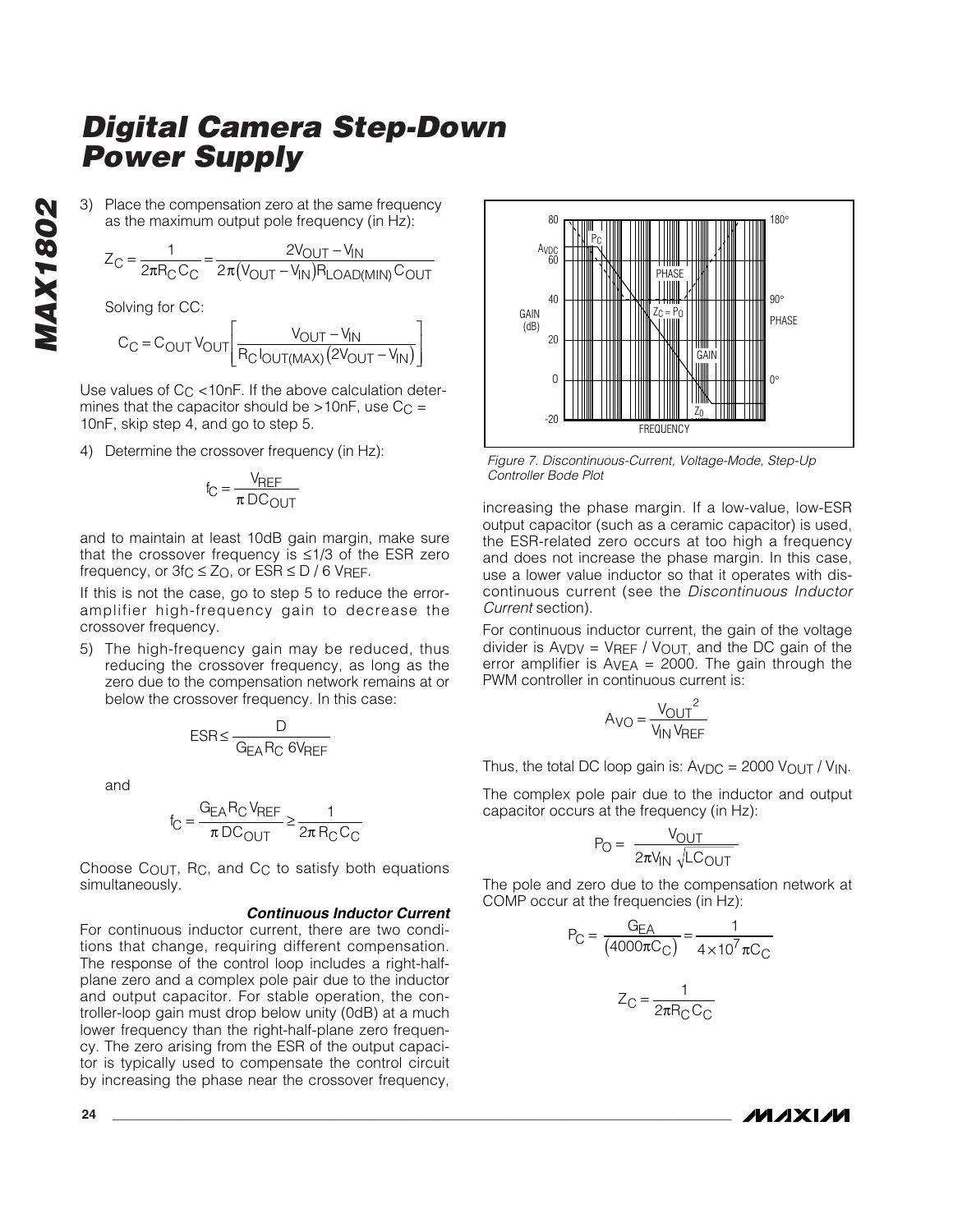

*Figure 8. Continuous-Current, Voltage-Mode, Step-Up Converter Bode Plot*

The frequency (in Hz) of the zero due to the ESR of the output capacitor is:

$$
Z_{\rm O} = \frac{1}{2\pi C_{\rm OUT}ESR}
$$

and the right-half-plane zero frequency (in Hz) is:

$$
Z_{RHP} = \frac{(1-D)^2 R_{LOAD}}{2\pi L}
$$

Figure 8 shows the Bode plot of the loop gain of this control circuit.

To configure the compensation network for a stable control loop, set the crossover frequency at that of the zero due to the output capacitor ESR. Use the following procedure:

1) Determine the frequency of the right-half-plane zero:

$$
Z_{RHP} = \frac{(1-D)^2 R_{LOAD}}{2\pi L}
$$

2) Find the DC loop gain:

$$
A_{\text{VDC}} = \frac{2000 \text{V}_{\text{OUT}}}{\text{V}_{\text{IN}}}
$$

3) Determine the frequency of the complex pole pair due to the inductor and output capacitor:

$$
f_{\text{O}} = \frac{V_{\text{OUT}}}{2\pi V_{\text{IN}}\sqrt{LC_{\text{OUT}}}}
$$

4) Since response is 2nd order (-40dB per decade) between the complex pole pair and the ESR zero, determine the desired amplitude at the complex pole pair to force the crossover frequency equal to the ESR zero frequency. Thus:

$$
A(P_O) = (Z_O/P_O)^2 = \frac{LV_{IN}^2}{C_{OUT}ESR^2V_{OUT}^2}
$$

5) Determine the desired compensation pole. Since the response between the compensation pole and the complex pole pair is 1st order (-20dB per decade), the ratio of the frequencies is equal to the ratio of the amplitudes at those frequencies. Thus:

$$
\frac{P_O}{P_C} = \frac{A_{DC}}{A(P_O)}
$$

Solving this equation for CC:

$$
C_{C} = \frac{V_{OUT}(C_{OUT})^{3/2} ESR^{2}}{20M\Omega V_{IN} (L)^{1/2}}
$$

6) Determine RC for the compensation zero frequency as equal to the complex pole-pair frequency:  $Z<sub>C</sub> = Po.$ 

Solving for RC:

$$
R_C = \frac{V_{IN} \sqrt{LC_{OUT}}}{V_{OUT} C_C}
$$

### *Applications Information*

#### *Using the MAX1801 with the MAX1802 Step-Down Master*

The MAX1801 is a slave DC-DC controller that can be used with the MAX1802 to generate additional output voltages. The MAX1801 does not generate its own reference or oscillator. Instead it uses the reference and oscillator from the MAX1802 step-down master converter controller (Figure 1). MAX1801 controller operation and design is similar to that of the MAX1802 auxiliary controllers. For more details, refer to the MAX1801 data sheet.

#### *Using an Auxiliary Controller in an SEPIC Configuration*

Where the battery voltage may be above or below the required output voltage, neither a step-up nor a stepdown converter is suitable; instead, use a step-up/stepdown converter. One type of step-up/step-down

**MAXM**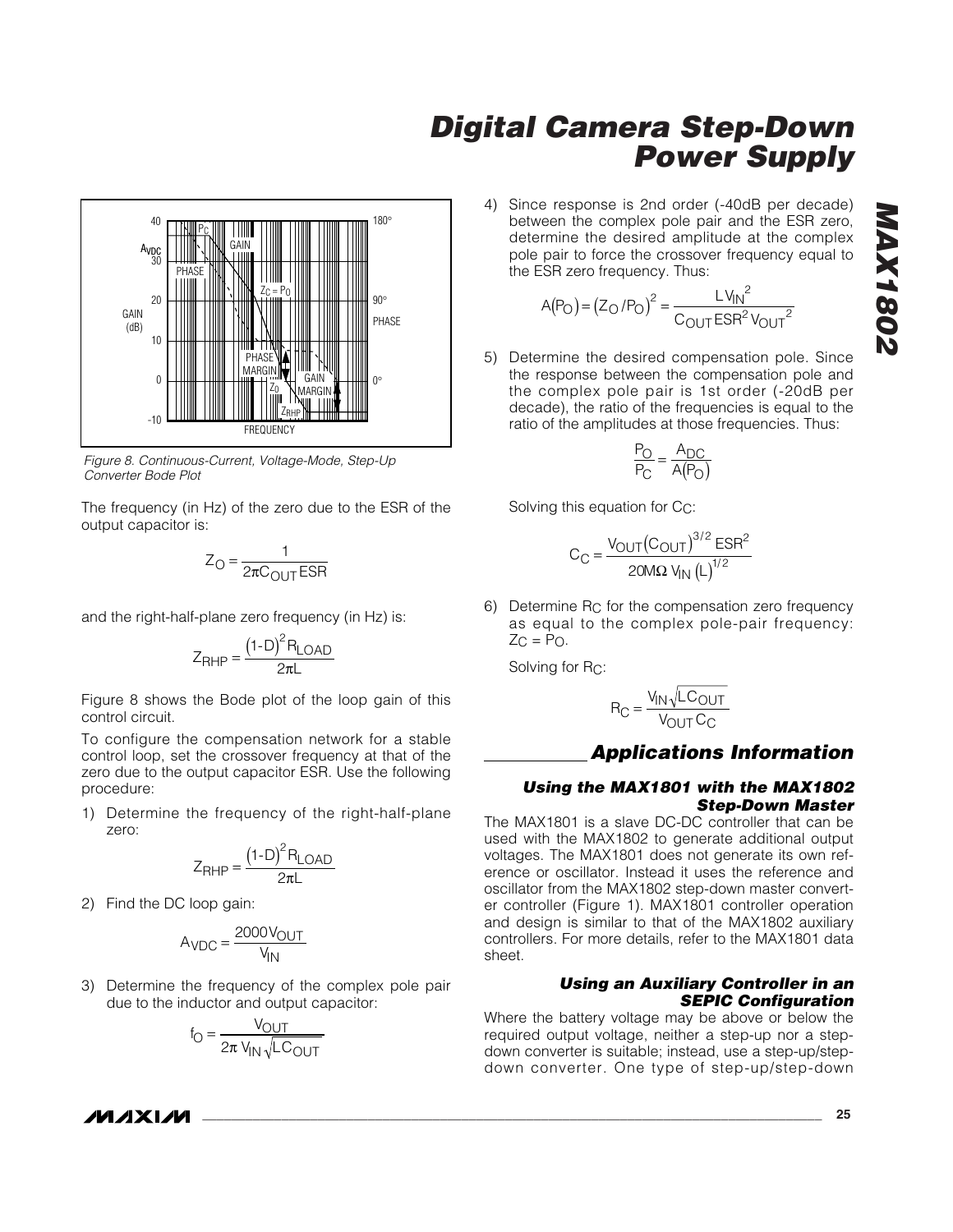*MAX1802* **MAX1802** 

converter is the SEPIC, shown in Figure 9. Inductors L1 and L2 can be separate inductors or can be wound on a single core and coupled like a transformer. Typically, using a coupled inductor will improve efficiency since some power is transferred through the coupling, so less power passes through the coupling capacitor (C2). Likewise, C2 should have low ESR to improve efficiency. The ripple current rating must be greater than the larger of the input and output currents. The MOSFET (Q1) drain-source voltage rating and the rectifier (D1) reverse-voltage rating must exceed the sum of the input and output voltages. Other types of step-up/stepdown circuits are a flyback converter and a step-up converter followed by a linear regulator.

### *Using an Auxiliary Controller for a Multi-Output Flyback Circuit*

Some applications require multiple voltages from a single converter that features a flyback transformer. Figure 10 shows a MAX1802 auxiliary controller in a two-output flyback configuration. The controller drives an external MOSFET that switches the transformer primary, and the two secondaries generate the outputs. Only a single positive output voltage can be regulated using the feedback resistive voltage-divider, so the other voltages are set by the turns ratio of the transformer secondaries. The regulation of the other secondary voltages degrades due to transformer leakage inductance and winding resistance. Voltage regulation is best when the load current is limited to a small range. Consult the transformer manufacturer for the proper design for a given application.

### *Using a Charge Pump for Negative Output Voltages*

Negative output voltages can be produced without a transformer using a charge-pump circuit with an auxiliary controller as shown in Figure 11. When MOSFET Q1 turns off, the voltage at its drain rises to supply current to V<sub>OUT+</sub>. At the same time, C1 charges to the voltage at  $V_{\text{OUT+}}$  through D1. When the MOSFET turns on, C1 discharges through D3, thereby charging C3 to VOUT- minus the drop across D3 to create roughly the same voltage as VOUT+ at VOUT- but with inverted polarity. If different magnitudes are required for the positive and negative voltages, a linear regulator can be used at one of the outputs to achieve the desired voltage.

### *Designing a PC Board*

A good PC board layout is important to achieve optimal performance from the MAX1802. Good design reduces excessive conducted and/or radiated noise, both of which are undesirable.



*Figure 9. Auxiliary Controller, SEPIC Configuration*

Conductors carrying discontinuous currents should be kept as short as possible. Conductors carrying high currents should be made as wide as possible. A separate low-noise ground plane containing the reference and signal grounds should only connect to the powerground plane at one point to minimize the effects of power-ground currents.

Keep the voltage feedback network very close to the IC, preferably within 0.2in (5mm) of the FB\_ pin. Nodes with high dv/dt (switching nodes) should be kept as small as possible and should stay away from highimpedance nodes such as FB\_ and COMP\_.

Refer to the MAX1802EVKIT evaluation kit manual for a full PC board example.

*Chip Information*

TRANSISTOR COUNT: 7740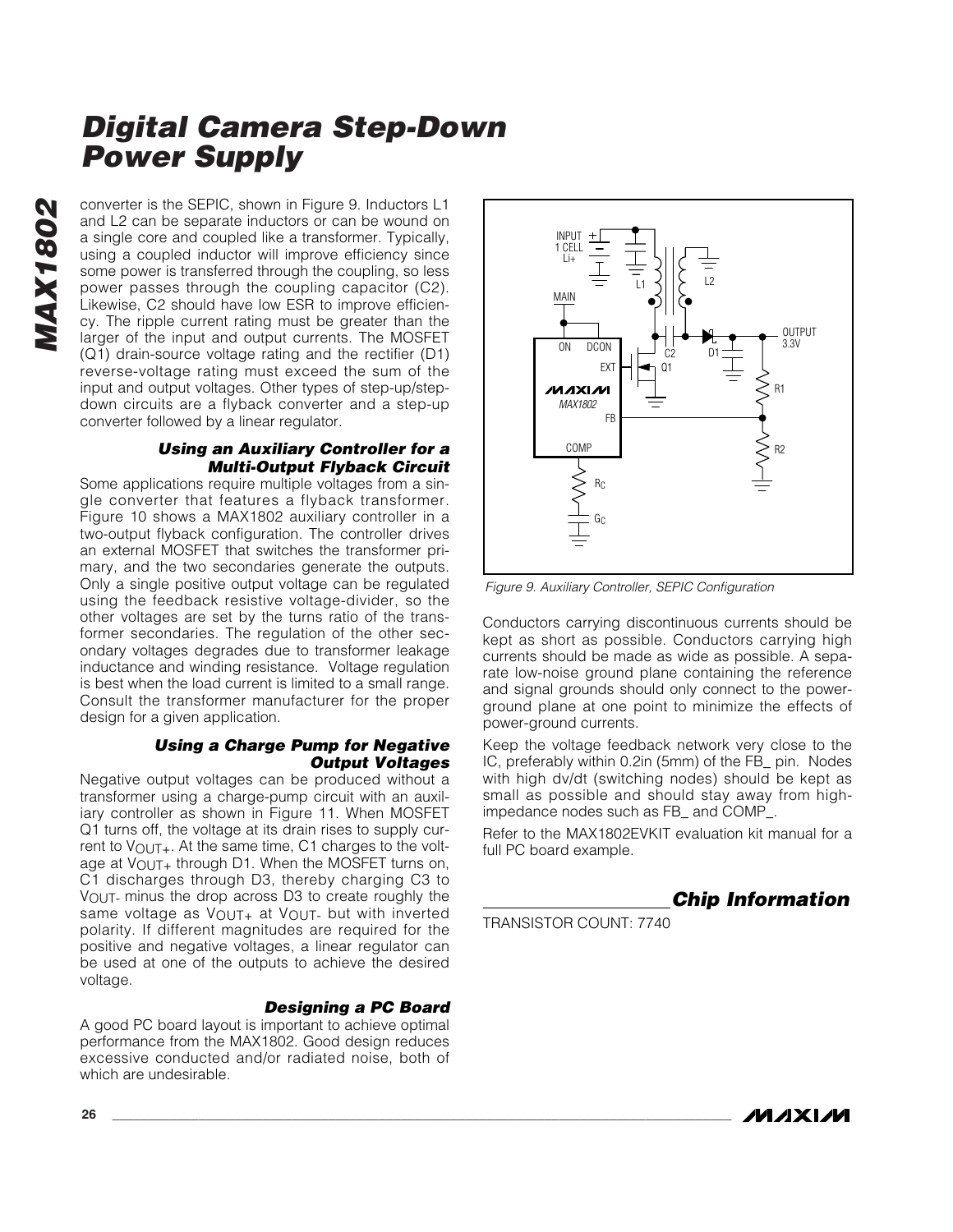



*Figure 10. Auxiliary Controller, Flyback Configuration*



### *Pin Configuration*

*Figure 11. Auxiliary Controller, Charge-Pump Configuration*

*MAX1802*

**MAX1802**